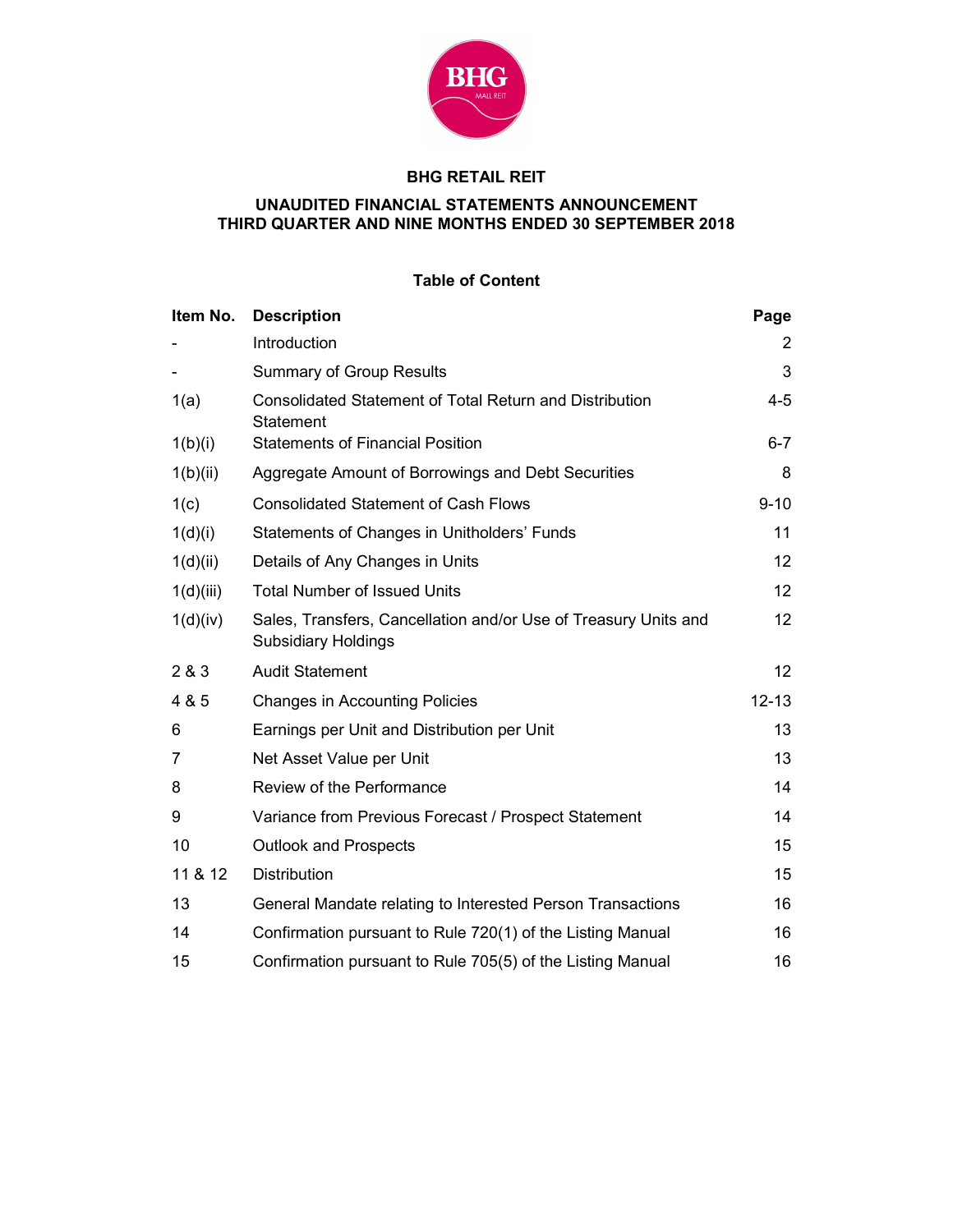#### Introduction

BHG Retail REIT (the "REIT") was constituted by a trust deed dated 18 November 2015 (as amended) entered into by BHG Retail Trust Management Pte. Ltd. as Manager of BHG Retail REIT (the "Manager") and DBS Trustee Limited as Trustee of BHG Retail REIT (the "Trustee"). BHG Retail REIT and its subsidiaries are collectively known as the "Group".

The REIT was listed on the Main Board of the Singapore Exchange Securities Trading Limited ("SGX-ST") on 11 December 2015 (the "Listing Date"). The principal investment strategy of BHG Retail REIT is to invest, directly or indirectly, in a diversified portfolio of income-producing real estate which is used primarily for retail purposes (whether either wholly or partially), as well as real estate-related assets in relation to the foregoing, with an initial focus on China.

The REIT's initial portfolio comprises five retail properties, Beijing Wanliu (60%), Hefei Mengchenglu, Chengdu Konggang, Dalian Jinsanjiao and Xining Huayuan located in Tier 1, Tier 2 and other cities of significant economic potential in China:

- Beijing Wanliu is a community mall with a premium positioning in the Wanliu, Haidian District. The mall is located in close proximity to Zhongguancun retail hub, surrounded by high-end residential developments and educational institutions, and enjoys high transportation connectivity.
- Hefei Mengchenglu is a comprehensive retail mall focused on providing diversified retail services to meet demands of family-oriented residents in the Luyang District. The mall is prominently located in a densely populated mature residential area, in Hefei's North First Ring retail hub.
- Chengdu Konggang is a community retail mall that targets and serves the needs of uppermiddle class shoppers in an emerging residential area, with a large number of mature and high density residential projects. The mall is located in the Shuangliu County, and is within a 5 minutes drive to the Shuangliu International Airport.
- Dalian Jinsanjiao is a property master-leased to BHG Hypermarket, the only supermarket in the area. The property resides in Jinsanjiao area, which is surrounded by mature residential projects, and is situated in close proximity to the Huanan retail hub, a key retail area north of Dalian.
- Xining Huayuan is a retail mall master-leased to BHG Hypermarket, which caters to individuals with middle or upper-middle level income. The mall resides in Ximen-Dashizi retail hub area, the political, cultural, and business centre of Xining, with a high population density and immediate residential catchment.

The Group is presenting its financial results for the third quarter and nine months ended 30 September 2018.

For ease of reference, the following abbreviations are used in this announcement: "3Q 2017": For the 3-months period from 1 July 2017 to 30 September 2017; "3Q 2018": For the 3-months period from 1 July 2018 to 30 September 2018; "9M 2017": For the 9-months period from 1 January 2017 to 30 September 2017; and "9M 2018": For the 9-months period from 1 January 2018 to 30 September 2018.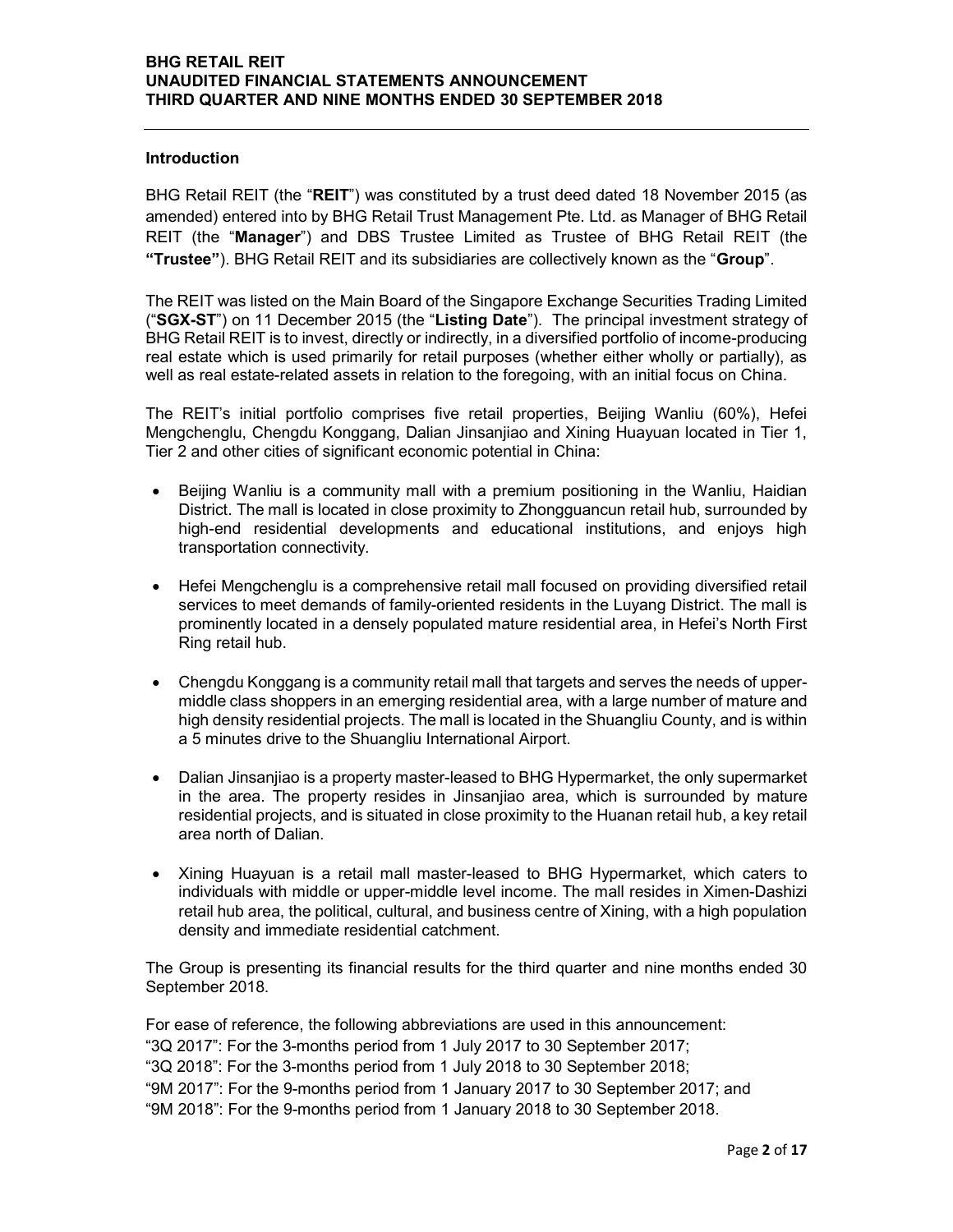#### Summary of Group Results

| <b>BHG RETAIL REIT</b>                                |                        |                        |                |                        |                        |               |
|-------------------------------------------------------|------------------------|------------------------|----------------|------------------------|------------------------|---------------|
| UNAUDITED FINANCIAL STATEMENTS ANNOUNCEMENT           |                        |                        |                |                        |                        |               |
| THIRD QUARTER AND NINE MONTHS ENDED 30 SEPTEMBER 2018 |                        |                        |                |                        |                        |               |
|                                                       |                        |                        |                |                        |                        |               |
|                                                       |                        |                        |                |                        |                        |               |
|                                                       |                        |                        |                |                        |                        |               |
| <b>Summary of Group Results</b>                       |                        |                        |                |                        |                        |               |
|                                                       | 3Q 2018 <sup>(a)</sup> | 3Q 2017 <sup>(a)</sup> | Change         | 9M 2018 <sup>(a)</sup> | 9M 2017 <sup>(a)</sup> | Change        |
| Gross revenue                                         | (S\$'000)<br>17,304    | (S\$'000)<br>16,462    | (%)<br>5.1     | (S\$'000)<br>52,471    | (S\$'000)<br>47,812    | $(\%)$<br>9.7 |
| Net property income                                   | 10,902                 | 10,536                 | 3.5            | 34,518                 | 31,807                 | 8.5           |
| Amount available for distribution                     | 5,109                  | 5,148                  |                | 15,513                 | 15,122                 | 2.6           |
| Distribution per Unit ("DPU") (cents)                 | 1.33                   | 1.41                   | (0.8)<br>(5.7) | 4.07                   | 4.15                   | (1.9)         |

.

(a) The results of the Group's foreign subsidiaries were translated using the average SGD: CNY rate of 1:4.973, 1:4.900, 1:4.856 and 1:4.897 for 3Q 2018, 3Q 2017, 9M 2018 and 9M 2017, respectively.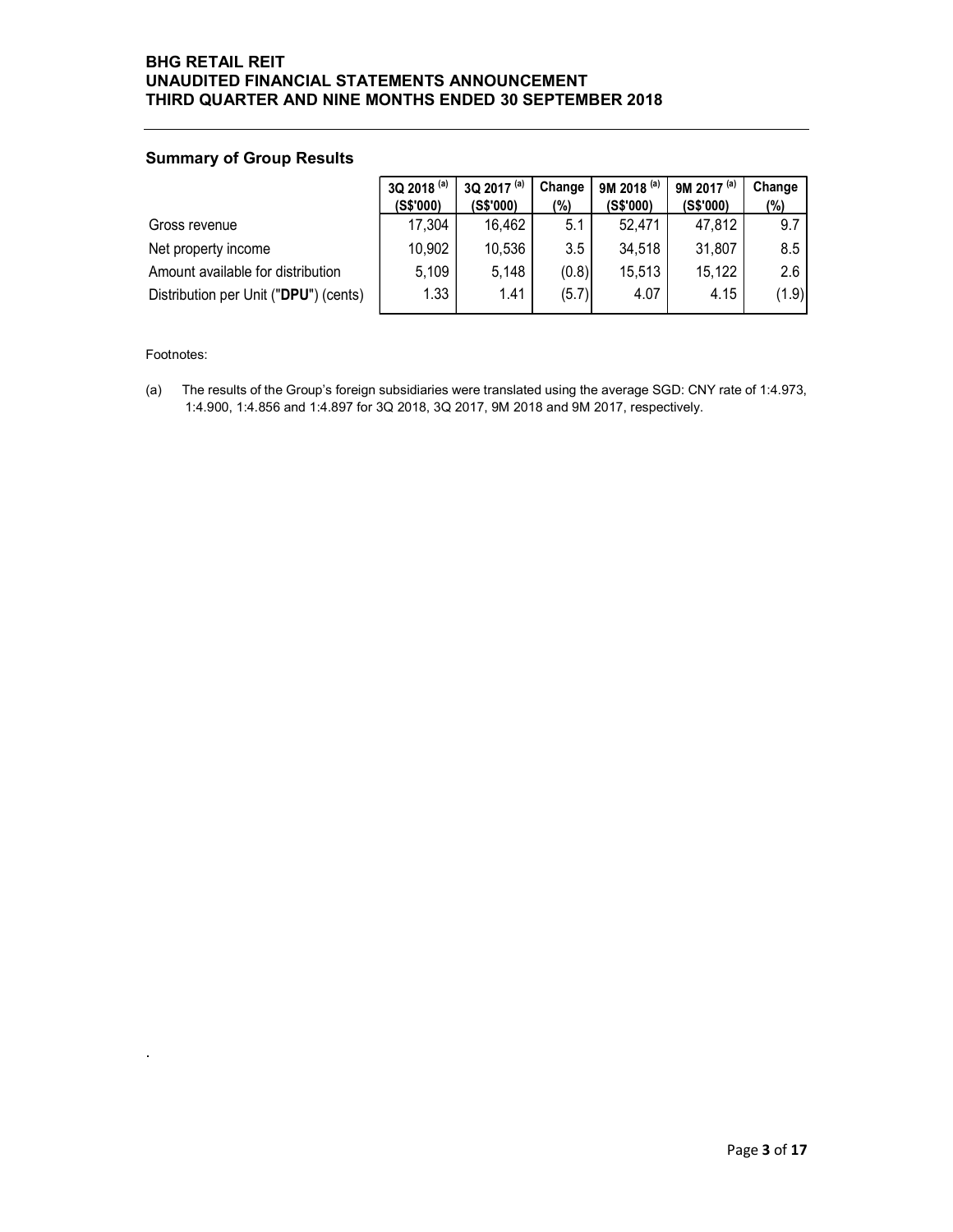#### 1(a) Consolidated Statement of Total Return and Distribution Statement

| <b>Consolidated Statement of Total Return and Distribution Statement</b> |            |                     |                     |               |                     |                     |            |
|--------------------------------------------------------------------------|------------|---------------------|---------------------|---------------|---------------------|---------------------|------------|
|                                                                          |            |                     |                     |               |                     |                     |            |
|                                                                          |            |                     |                     |               |                     |                     |            |
|                                                                          |            | 3Q 2018 (a) (b)     | 3Q 2017(a) (b)      |               | 9M 2018 (a) (b)     | 9M 2017(a) (b)      |            |
|                                                                          |            |                     |                     | Change        |                     |                     | Change     |
| <b>Statement of Total Return</b><br>Gross revenue                        | Note       | (S\$'000)<br>17,304 | (S\$'000)<br>16,462 | $(\%)$<br>5.1 | (S\$'000)<br>52,471 | (S\$'000)<br>47,812 | (%)<br>9.7 |
| Property operating expenses                                              |            | (6, 402)            | (5,926)             | 8.0           | (17, 953)           | (16,005)            | 12.2       |
|                                                                          |            | 10,902              |                     | 3.5           | 34,518              |                     | 8.5        |
| Net property income<br>Other income                                      |            | 126                 | 10,536<br>113       | 11.5          | 148                 | 31,807<br>366       | (59.6)     |
| Manager's base fee                                                       | (1)<br>(2) | (511)               | (515)               | (0.8)         | (1, 551)            | (1, 512)            | 2.6        |
| Manager's performance fee                                                | (2)        |                     | (104)               | N/M           |                     | (104)               | N/M        |
| Trustee's fee                                                            |            | (33)                | (33)                |               | (102)               | (100)               | 2.0        |
| Other expenses                                                           |            | (394)               | (288)               | 36.8          | (801)               | (700)               | 14.4       |
| Finance income                                                           |            | 89                  | 150                 | (40.7)        | 428                 | 397                 | 7.8        |
| Foreign exchange gain/(loss) - realised                                  |            | 248                 | (16)                | >100.0        | 306                 | (15)                | >100.0     |
| Finance cost                                                             | (3)        | (2, 359)            | (2, 231)            | 5.7           | (7, 246)            | (6, 598)            | 9.8        |
| Net income                                                               |            | 8,068               | 7,612               | 6.0           | 25,700              | 23,541              | 9.2        |
| Foreign exchange (loss)/gain - unrealised                                |            | (147)               | 25                  | >100.0        | (27)                | (1)                 | >100.0     |
| Total return for the period before taxation                              |            | 7,921               | 7,637               | 3.7           | 25,673              | 23,540              | 9.1        |
| Taxation                                                                 | (4)        | (1,260)             | (1, 207)            | 4.4           | (5, 144)            | (4,645)             | 10.7       |
| Total return for the period after taxation                               |            | 6,661               | 6,430               | 3.6           | 20,529              | 18,895              | 8.6        |
| Attributable to:                                                         |            |                     |                     |               |                     |                     |            |
| Unitholders                                                              |            | 4,665               | 4,576               | 1.9           | 14,282              | 13,324              | 7.2        |
| Non-controlling interests                                                |            | 1,996               | 1,854               | 7.7           | 6,247               | 5,571               | 12.1       |
| Total return for the period after taxation                               |            | 6,661               | 6,430               | 3.6           | 20,529              | 18,895              | $\bf 8.6$  |
| <b>Distribution Statement</b>                                            |            |                     |                     |               |                     |                     |            |
|                                                                          |            | 4,665               | 4,576               | 1.9           | 14,282              | 13,324              | 7.2        |
|                                                                          |            | 444                 | 572                 | (22.4)        | 1,231               | 1,798               | (31.5)     |
| Total return for the period attributable to Unitholders                  |            |                     |                     |               |                     |                     |            |
| Distribution adjustments<br>Amount available for distribution            | (5)        | 5,109               | 5,148               | (0.8)         | 15,513              | 15,122              | 2.6        |

#### Footnotes:

- (a) The results of the Group's foreign subsidiaries were translated using the average SGD: CNY rate of 1:4.973, 1:4.900, 1:4.856 and 1:4.897 for 3Q 2018, 3Q 2017, 9M 2018 and 9M 2017, respectively.
- (b) Includes property management fees of S\$593,000, S\$551,000, S\$1,806,000 and S\$1,612,000 for 3Q 2018, 3Q 2017, 9M 2018 and 9M 2017, respectively.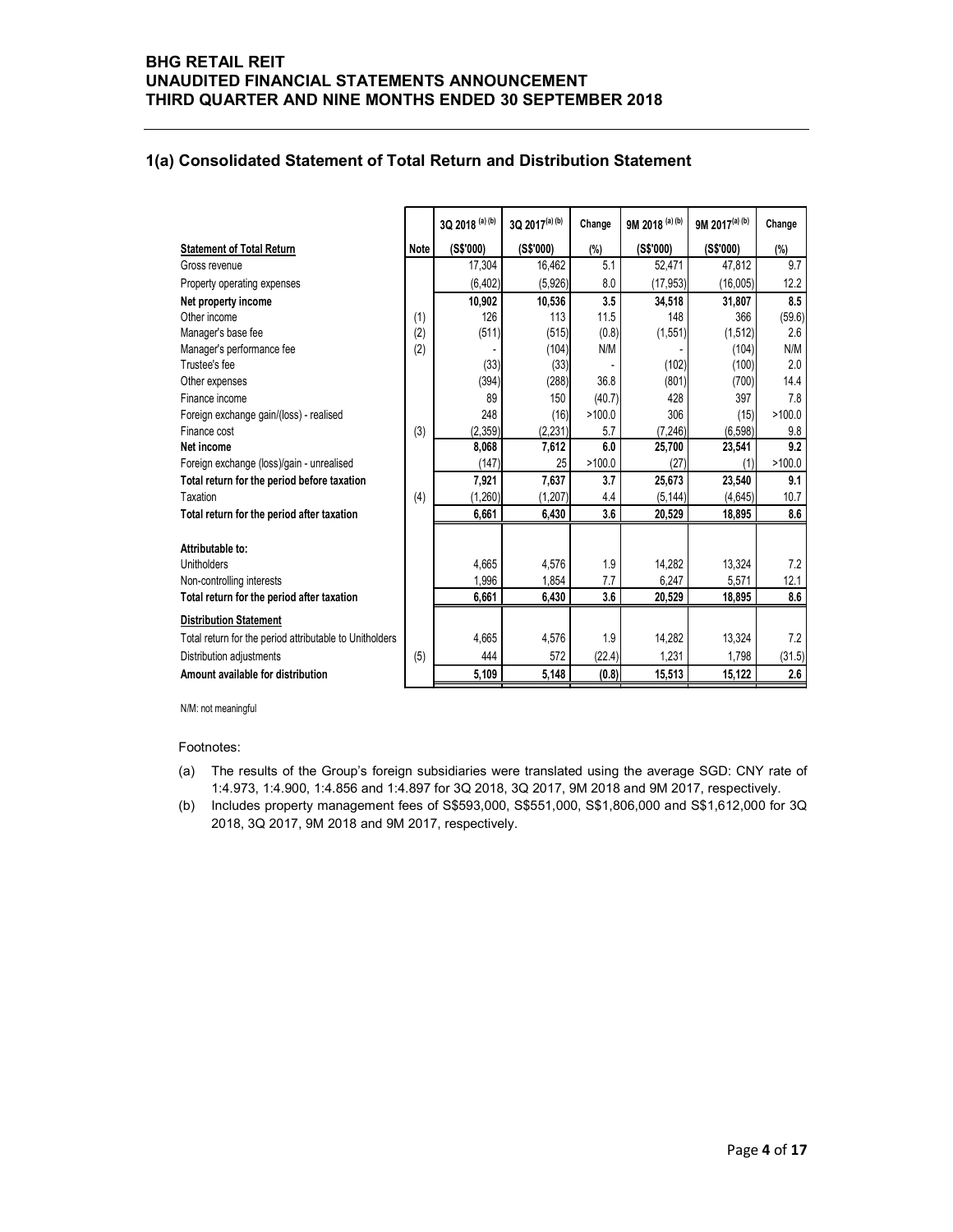#### Notes to Consolidated Statement of Total Return and Distribution Statement:

#### (1) Other income

#### (2) Manager's management fees

#### (3) Finance cost

| RD QUARTER AND NINE MONTHS ENDED 30 SEPTEMBER 2018                                                                                                                                                                                                                                                                                                           |                |                |                  |                |               |                |
|--------------------------------------------------------------------------------------------------------------------------------------------------------------------------------------------------------------------------------------------------------------------------------------------------------------------------------------------------------------|----------------|----------------|------------------|----------------|---------------|----------------|
| es to Consolidated Statement of Total Return and Distribution Statement:                                                                                                                                                                                                                                                                                     |                |                |                  |                |               |                |
| Other income<br>Other income mainly comprised fine and penalties from tenants, government grant and<br>miscellaneous income.                                                                                                                                                                                                                                 |                |                |                  |                |               |                |
| <b>Manager's management fees</b><br>Manager's base management fee is calculated as 10.0% per annum of the Distributable<br>Income of the Group.                                                                                                                                                                                                              |                |                |                  |                |               |                |
| Manager's performance fee is calculated as 25.0% of the difference in DPU in a financial<br>year with the DPU in the preceding financial year (calculated before accounting for the<br>performance fee but after accounting for the base fee in each financial year) multiplied<br>by the weighted average number of Units in issue for such financial year. |                |                |                  |                |               |                |
| <b>Finance cost</b><br>Finance cost comprised the following:                                                                                                                                                                                                                                                                                                 |                |                |                  |                |               |                |
|                                                                                                                                                                                                                                                                                                                                                              | 3Q 2018        | 3Q 2017        | Change           | 9M 2018        | 9M 2017       | Change         |
|                                                                                                                                                                                                                                                                                                                                                              | (S\$'000)      | (S\$'000)      | (%)              | (S\$'000)      | (S\$'000)     | (%)            |
| Borrowing costs                                                                                                                                                                                                                                                                                                                                              | 2,265          | 2,148          | 5.4              | 6,963          | 6,351         | 9.6            |
| Amortisation of debt establishment costs                                                                                                                                                                                                                                                                                                                     | 94             | 83             | 13.3             | 283            | 247           | 14.6           |
|                                                                                                                                                                                                                                                                                                                                                              | 2,359          | 2,231          | 5.7              | 7,246          | 6,598         | 9.8            |
| <b>Taxation</b><br>Taxation comprised income tax, deferred tax and withholding tax relating to the Group's<br>foreign subsidiaries.                                                                                                                                                                                                                          |                |                |                  |                |               |                |
|                                                                                                                                                                                                                                                                                                                                                              | 3Q 2018        | 3Q 2017        | Change           | 9M 2018        | 9M 2017       | Change         |
|                                                                                                                                                                                                                                                                                                                                                              | (S\$'000)      | (S\$'000)      | (%)              | (S\$'000)      | (S\$'000)     | (%)            |
| Current period:                                                                                                                                                                                                                                                                                                                                              |                |                |                  |                |               |                |
| Income tax<br>Deferred tax                                                                                                                                                                                                                                                                                                                                   | 1,609<br>(517) | 1,519<br>(721) | 5.9              | 5,147<br>(171) | 4,271<br>(35) | 20.5<br>>100.0 |
| Withholding tax                                                                                                                                                                                                                                                                                                                                              | 168            | 409            | (28.3)<br>(58.9) | 168            | 409           | (58.9)         |

## (4) Taxation

| <b>INVING OF THE OLD TA</b>                                                                                                                                                                                                                                                                                                                                  |                                |                                |                                |                                |                               |                                  |  |
|--------------------------------------------------------------------------------------------------------------------------------------------------------------------------------------------------------------------------------------------------------------------------------------------------------------------------------------------------------------|--------------------------------|--------------------------------|--------------------------------|--------------------------------|-------------------------------|----------------------------------|--|
| Manager's performance fee is calculated as 25.0% of the difference in DPU in a financial<br>year with the DPU in the preceding financial year (calculated before accounting for the<br>performance fee but after accounting for the base fee in each financial year) multiplied<br>by the weighted average number of Units in issue for such financial year. |                                |                                |                                |                                |                               |                                  |  |
| <b>Finance cost</b><br>Finance cost comprised the following:                                                                                                                                                                                                                                                                                                 |                                |                                |                                |                                |                               |                                  |  |
|                                                                                                                                                                                                                                                                                                                                                              | 3Q 2018                        | 3Q 2017                        | Change                         | 9M 2018                        | 9M 2017                       | Change                           |  |
|                                                                                                                                                                                                                                                                                                                                                              | (S\$'000)                      | (S\$'000)                      | (%)                            | (S\$'000)                      | (S\$'000)                     | (%)                              |  |
| Borrowing costs                                                                                                                                                                                                                                                                                                                                              | 2,265                          | 2,148                          | 5.4                            | 6,963                          | 6,351                         | 9.6                              |  |
| Amortisation of debt establishment costs                                                                                                                                                                                                                                                                                                                     | 94                             | 83                             | 13.3                           | 283                            | 247                           | 14.6                             |  |
|                                                                                                                                                                                                                                                                                                                                                              | 2,359                          | 2,231                          | 5.7                            | 7,246                          | 6,598                         | 9.8                              |  |
| Taxation comprised income tax, deferred tax and withholding tax relating to the Group's<br>foreign subsidiaries.                                                                                                                                                                                                                                             | 3Q 2018                        | 3Q 2017                        | Change                         | 9M 2018                        | 9M 2017                       | Change                           |  |
|                                                                                                                                                                                                                                                                                                                                                              | (S\$'000)                      | (S\$'000)                      | $(\%)$                         | (S\$'000)                      | (S\$'000)                     | (%)                              |  |
| Current period:<br>Income tax<br>Deferred tax                                                                                                                                                                                                                                                                                                                |                                |                                |                                |                                |                               |                                  |  |
| Withholding tax                                                                                                                                                                                                                                                                                                                                              | 1,609<br>(517)<br>168<br>1,260 | 1,519<br>(721)<br>409<br>1,207 | 5.9<br>(28.3)<br>(58.9)<br>4.4 | 5,147<br>(171)<br>168<br>5,144 | 4,271<br>(35)<br>409<br>4,645 | 20.5<br>>100.0<br>(58.9)<br>10.7 |  |
| <b>Distribution adjustments</b>                                                                                                                                                                                                                                                                                                                              |                                |                                |                                |                                |                               |                                  |  |
|                                                                                                                                                                                                                                                                                                                                                              | 3Q 2018<br>(S\$'000)           | 3Q 2017<br>(S\$'000)           | Change<br>(%)                  | 9M 2018<br>(S\$'000)           | 9M 2017<br>(S\$'000)          | Change<br>(%)                    |  |
| Distribution adjustments                                                                                                                                                                                                                                                                                                                                     |                                |                                |                                |                                |                               |                                  |  |
| - Amortisation of debt establishment costs                                                                                                                                                                                                                                                                                                                   |                                | 94                             | 83<br>13.3<br>N/M              | 283                            | 247<br>184                    | 14.6<br>>100.0                   |  |
| - Deferred tax expense (a)<br>- Manager's management base fee payable in Units                                                                                                                                                                                                                                                                               |                                | (169)<br>511                   | 515<br>(0.8)                   | (171)<br>1,551                 | 1,512                         | 2.6                              |  |

# (5) Distribution adjustments

|                                                                                         | 2,265                | 2,148                |                | 5.4           | 6,963                | 6,351                | 9.6                              |
|-----------------------------------------------------------------------------------------|----------------------|----------------------|----------------|---------------|----------------------|----------------------|----------------------------------|
| Borrowing costs                                                                         |                      |                      |                |               |                      |                      |                                  |
| Amortisation of debt establishment costs                                                | 94                   | 83                   | 13.3           |               | 283                  | 247                  | 14.6                             |
|                                                                                         | 2,359                | 2,231                |                | 5.7           | 7,246                | 6,598                | 9.8                              |
|                                                                                         |                      |                      |                |               |                      |                      |                                  |
| <b>Taxation</b>                                                                         |                      |                      |                |               |                      |                      |                                  |
| Taxation comprised income tax, deferred tax and withholding tax relating to the Group's |                      |                      |                |               |                      |                      |                                  |
| foreign subsidiaries.                                                                   |                      |                      |                |               |                      |                      |                                  |
|                                                                                         |                      |                      |                |               |                      |                      |                                  |
|                                                                                         |                      |                      |                |               |                      |                      |                                  |
|                                                                                         | 3Q 2018              | 3Q 2017              | Change         |               | 9M 2018              | 9M 2017              | Change                           |
|                                                                                         | (S\$'000)            | (S\$'000)            | (%)            |               | (S\$'000)            | (S\$'000)            | (%)                              |
| Current period:                                                                         |                      |                      |                |               |                      |                      |                                  |
| Income tax                                                                              | 1,609                | 1,519                |                | 5.9           | 5,147                | 4,271                | 20.5                             |
| Deferred tax                                                                            | (517)                | (721)                | (28.3)         |               | (171)                | (35)                 | >100.0                           |
| Withholding tax                                                                         | 168                  | 409                  |                | (58.9)        | 168                  | 409                  | (58.9)                           |
|                                                                                         | 1,260                | 1,207                |                | 4.4           | 5,144                | 4,645                | 10.7                             |
|                                                                                         |                      |                      |                |               |                      |                      |                                  |
|                                                                                         |                      |                      |                |               |                      |                      |                                  |
| <b>Distribution adjustments</b>                                                         |                      |                      |                |               |                      |                      |                                  |
|                                                                                         |                      |                      |                |               |                      |                      |                                  |
|                                                                                         | 3Q 2018<br>(S\$'000) | 3Q 2017<br>(S\$'000) |                | Change<br>(%) | 9M 2018<br>(S\$'000) | 9M 2017<br>(S\$'000) | Change<br>(%)                    |
| Distribution adjustments                                                                |                      |                      |                |               |                      |                      |                                  |
| - Amortisation of debt establishment costs                                              |                      | 94                   | 83             | 13.3          | 283                  | 247                  | 14.6                             |
| - Deferred tax expense (a)                                                              |                      | (169)                |                | N/M           | (171)                | 184                  | >100.0                           |
| - Manager's management base fee payable in Units                                        |                      | 511                  | 515            | (0.8)         | 1,551                | 1,512                | 2.6                              |
| - Manager's management performance fee payable                                          |                      |                      | 104            | N/M           |                      | 104                  | N/M                              |
| in Units<br>- Property management fees payable in Units                                 |                      | 185                  | 191            | (3.1)         | 579                  | 545                  | 6.2                              |
| - Transfer to statutory reserve (a)                                                     |                      | (350)                | (323)          | 8.4           | (1, 120)             | (880)                | 27.3                             |
| - Other adjustments <sup>(a)</sup>                                                      |                      | 173                  | $\overline{2}$ | >100.0        | 109                  | 86                   | 26.7                             |
| Net distribution adjustments                                                            |                      | 444                  | 572            | (22.4)        | 1,231                | 1,798                | (31.5)                           |
|                                                                                         |                      |                      |                |               |                      |                      |                                  |
| N/M: not meaningful                                                                     |                      |                      |                |               |                      |                      |                                  |
|                                                                                         |                      |                      |                |               |                      |                      |                                  |
| Footnote:                                                                               |                      |                      |                |               |                      |                      |                                  |
| Excludes share attributable to non-controlling interests.<br>(a)                        |                      |                      |                |               |                      |                      |                                  |
|                                                                                         |                      |                      |                |               |                      |                      | $P2$ $\sigma$ $\alpha$ , 5 of 17 |

#### Footnote: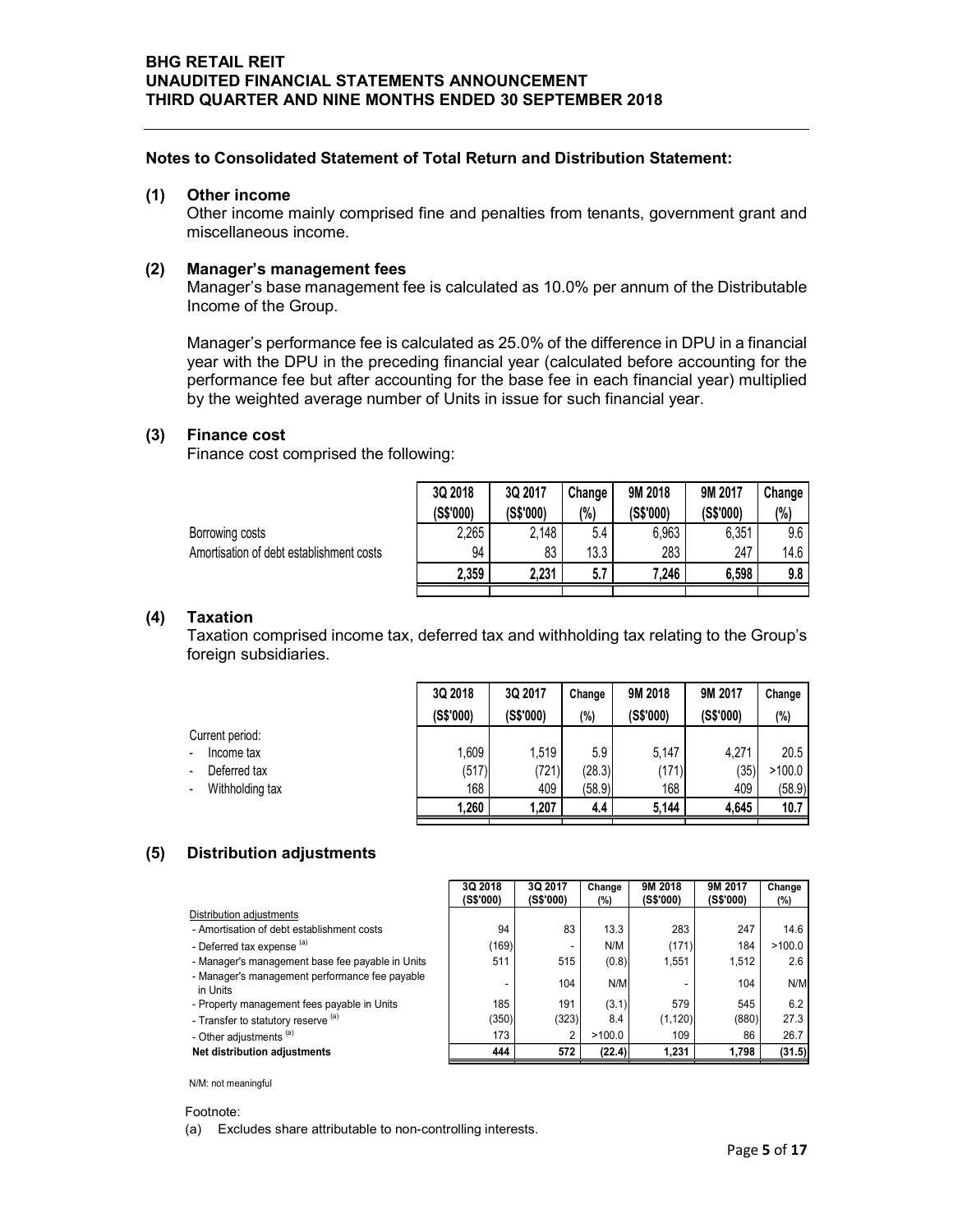#### 1(b)(i) Statements of Financial Position

| <b>ETAIL REIT</b><br>DITED FINANCIAL STATEMENTS ANNOUNCEMENT<br><b>QUARTER AND NINE MONTHS ENDED 30 SEPTEMBER 2018</b> |             |                    |                            |                 |                          |
|------------------------------------------------------------------------------------------------------------------------|-------------|--------------------|----------------------------|-----------------|--------------------------|
|                                                                                                                        |             |                    |                            |                 |                          |
|                                                                                                                        |             |                    |                            |                 |                          |
|                                                                                                                        |             |                    |                            |                 |                          |
|                                                                                                                        |             |                    |                            |                 |                          |
|                                                                                                                        |             |                    |                            |                 |                          |
|                                                                                                                        |             |                    |                            |                 |                          |
|                                                                                                                        |             |                    |                            |                 |                          |
|                                                                                                                        |             |                    |                            |                 |                          |
|                                                                                                                        |             |                    |                            |                 |                          |
|                                                                                                                        |             |                    |                            |                 |                          |
|                                                                                                                        |             |                    |                            |                 |                          |
| <b>Statements of Financial Position</b>                                                                                |             |                    |                            |                 |                          |
|                                                                                                                        |             |                    |                            |                 |                          |
|                                                                                                                        |             |                    | Group                      | <b>REIT</b>     |                          |
|                                                                                                                        |             | 30 Sep 2018 (a)    | 31 Dec 2017 <sup>(a)</sup> | 30 Sep 2018 (a) | 31 Dec 2017 (a)          |
|                                                                                                                        | <b>Note</b> | S\$'000            | S\$'000                    | S\$'000         | S\$'000                  |
| <b>Non-current assets</b><br>Investment properties                                                                     | (1)         | 785,349            | 811,116                    |                 | $\sim$                   |
| Plant and equipment                                                                                                    |             | 658                | 690                        |                 |                          |
| Interest in subsidiaries                                                                                               |             |                    |                            | 525,174         | 525,088                  |
| Trade and other receivables<br>Deferred tax assets                                                                     |             | 81<br>24           | 123<br>22                  |                 |                          |
|                                                                                                                        |             | 786,112            | 811,951                    | 525,174         | 525,088                  |
| <b>Current assets</b>                                                                                                  |             |                    |                            |                 |                          |
| Trade and other receivables<br>Cash and cash equivalents                                                               | (2)<br>(3)  | 5,183<br>59,223    | 4,160<br>72,081            | 7,247<br>295    | 189<br>547               |
|                                                                                                                        |             | 64,406             | 76,241                     | 7,542           | 736                      |
| <b>Total assets</b>                                                                                                    |             | 850,518            | 888,192                    | 532,716         | 525,824                  |
|                                                                                                                        |             |                    |                            |                 |                          |
| <b>Non-current liabilities</b>                                                                                         |             |                    |                            |                 |                          |
| Loans and borrowings                                                                                                   | (4)         | 178,548            | 215,500                    | 119,303         | 147,690                  |
| Loan from subsidiary<br>Trade and other payables                                                                       | (5)         | 1,938              | 1,843                      | 22,721          | $\overline{\phantom{a}}$ |
| Security deposits                                                                                                      |             | 5,174              | 4,461                      |                 |                          |
| Deferred tax liabilities                                                                                               |             | 24,186             | 24,404                     |                 |                          |
| <b>Current liabilities</b>                                                                                             |             | 209,846            | 246,208                    | 142,024         | 147,690                  |
| Loans and borrowings                                                                                                   | (4)         | 53,471             | 25,972                     | 52,290          | 24,760                   |
| Amount owing to subsidiary                                                                                             |             |                    |                            | 49              |                          |
| Trade and other payables<br>Security deposits                                                                          |             | 18,941<br>11,593   | 19,401<br>11,730           | 1,910           | 1,334                    |
| Current tax payable                                                                                                    |             | 1,569              | 1,832                      |                 |                          |
|                                                                                                                        |             | 85,574             | 58,935                     | 54,249          | 26,094                   |
| <b>Total liabilities</b>                                                                                               |             | 295,420            | 305,143                    | 196,273         | 173,784                  |
|                                                                                                                        |             |                    |                            |                 |                          |
| <b>Net assets</b>                                                                                                      |             | 555,098            | 583,049                    | 336,443         | 352,040                  |
| <b>Represented by:</b>                                                                                                 |             |                    |                            |                 |                          |
| Unitholders' funds                                                                                                     |             | 394,157            | 416,454                    | 336,443         | 352,040                  |
| Non-controlling interests ("NCI")                                                                                      |             | 160,941<br>555,098 | 166,595<br>583,049         | 336,443         |                          |
|                                                                                                                        |             |                    |                            |                 | 352,040                  |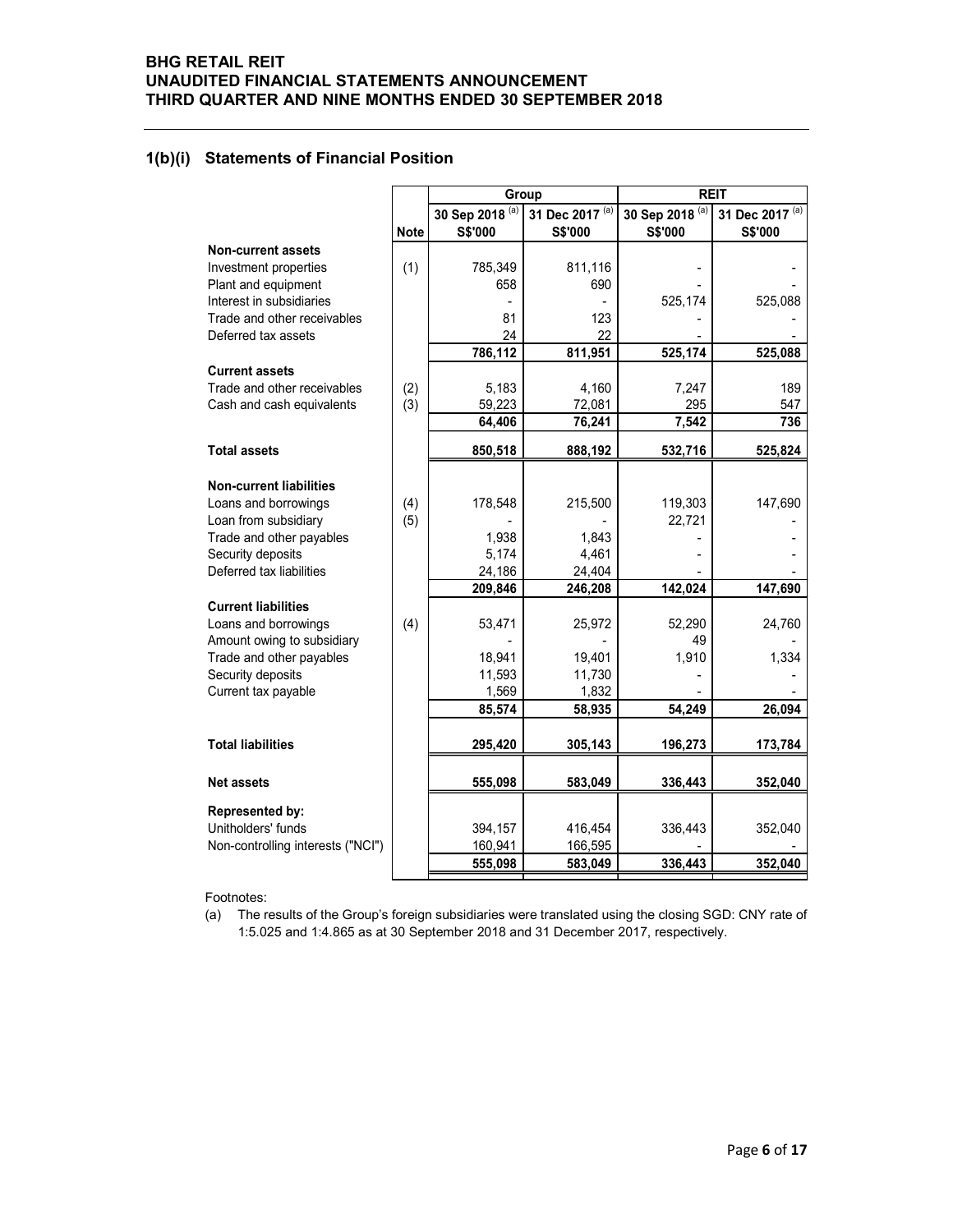#### Notes to Statements of Financial Position:

- (1) Decrease in investment properties is mainly due to movement in foreign currency translation.
- (2) Increase in trade and other receivables is mainly due to higher rental receivables from tenants and prepayments. For the REIT, increase is mainly due to interim dividends receivables declared by its subsidiaries.
- (3) Cash and cash equivalents include restricted cash amounting to S\$14.5 million and S\$28.7 million as at 30 September 2018 and 31 December 2017, respectively, which is used to secure bank facilities.
- (4) Loans and borrowings are measured at amortised cost. The REIT has reclassified S\$32 million of loans and borrowings from non-current liabilities to current liabilities as these are due within a year.
- (5) The REIT arranged a long-term interest-bearing loan from one of the subsidiaries in 2018. This is mainly used for the REIT repayment of borrowings and interest expenses.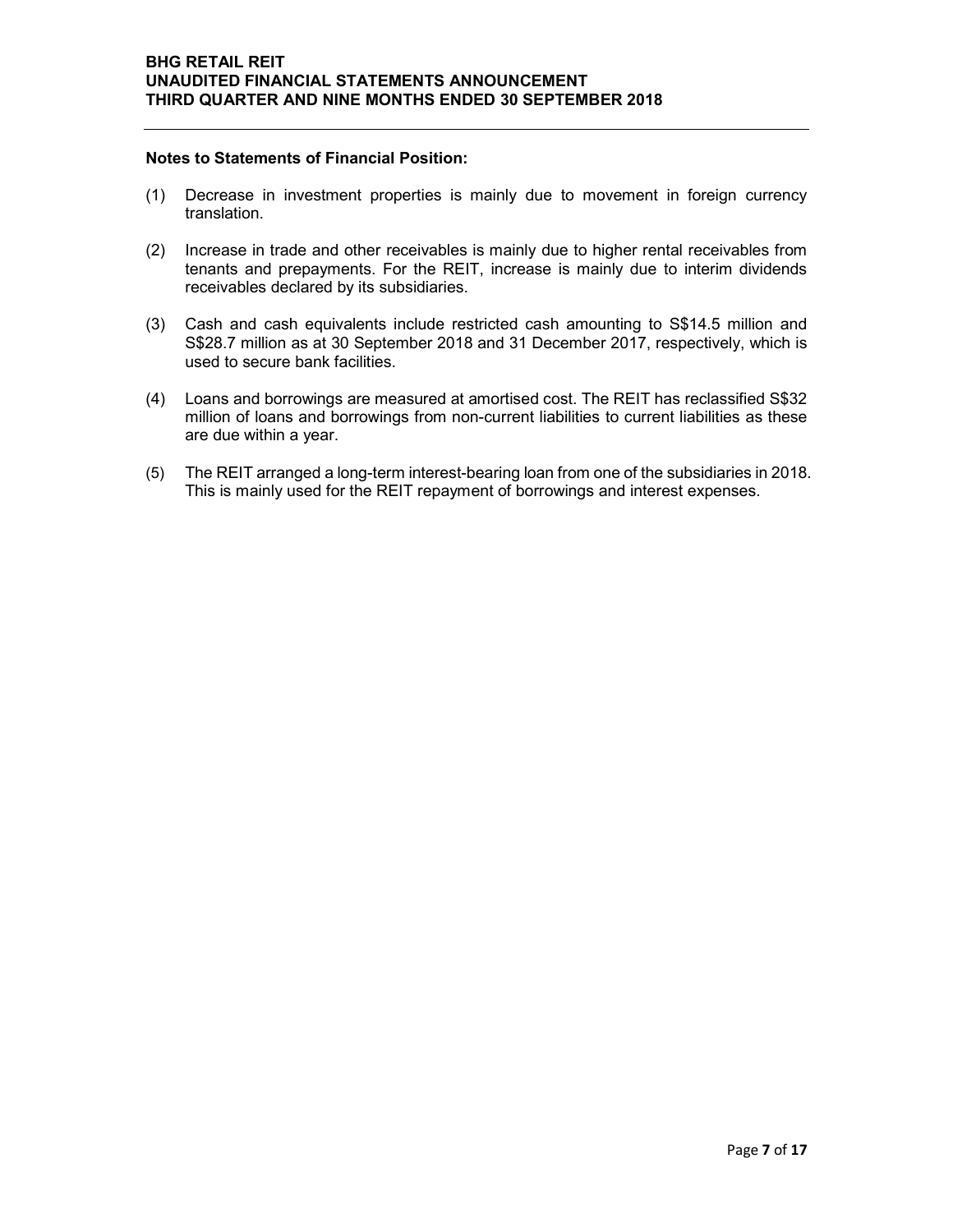| <b>TAIL REIT</b>                                                 |                   |             |
|------------------------------------------------------------------|-------------------|-------------|
|                                                                  |                   |             |
| TED FINANCIAL STATEMENTS ANNOUNCEMENT                            |                   |             |
| <b>UARTER AND NINE MONTHS ENDED 30 SEPTEMBER 2018</b>            |                   |             |
|                                                                  |                   |             |
|                                                                  |                   |             |
| Aggregate Amount of Borrowings and Debt Securities for the Group |                   |             |
|                                                                  | 30 Sep 2018       | 31 Dec 2017 |
|                                                                  | (S\$'000)         | (S\$'000)   |
| Secured borrowings                                               |                   |             |
| - Amount repayable within one year                               | 43,154            | 26,015      |
| - Amount repayable after one year                                | 179,008           | 216,222     |
| - Less: Debt establishment costs (a)                             | (473)             | (765)       |
| Total secured borrowings                                         | 221,689           | 241,472     |
| Unsecured borrowings<br>Total borrowings                         | 10,330<br>232,019 | 241,472     |

# 1 (b)(ii) Aggregate Amount of Borrowings and Debt Securities for the Group

Footnotes:

(a) Debt establishment costs are amortised over the tenure of the respective loan facilities.

The Manager is confident that the Group will be able to obtain continuing financing from financial institutions, to enable the Group to meet its obligations as and when they fall due.

#### Details of any collaterals

The Group has put in place two onshore secured borrowing facilities of RMB 280 million and RMB 71 million, and an offshore secured borrowing facility of S\$148 million. As at 30 September 2018, the RMB 280 million facility and S\$148 million facility have been fully drawn down, while RMB 70 million has been drawn down from the RMB 71 million onshore facility.

The onshore facilities are collectively secured by a legal mortgage over the Group's investment properties, and a pledge over the receivables of the five subsidiaries in China.

The offshore facility is secured by way of a charge on 100% of the REIT's shareholding in the Singapore holding companies, an equity pledge on Petra 1 (China) Mall Pte. Ltd.'s 60% equity interest in Beijing Hualian Wanmao Shopping Mall Management Co., Ltd., and equity pledges on the remaining four Singapore holding companies' 100% equity interest in the respective subsidiaries in China.

In addition to the above facilities, the REIT has obtained and drawn down from unsecured facilities an amount totaling S\$10.3 million and S\$34.7 million in 3Q 2018 and 9M 2018 respectively. The facilities were obtained mainly for the purpose of financing the payment of distribution, repayment of borrowings and interest expenses.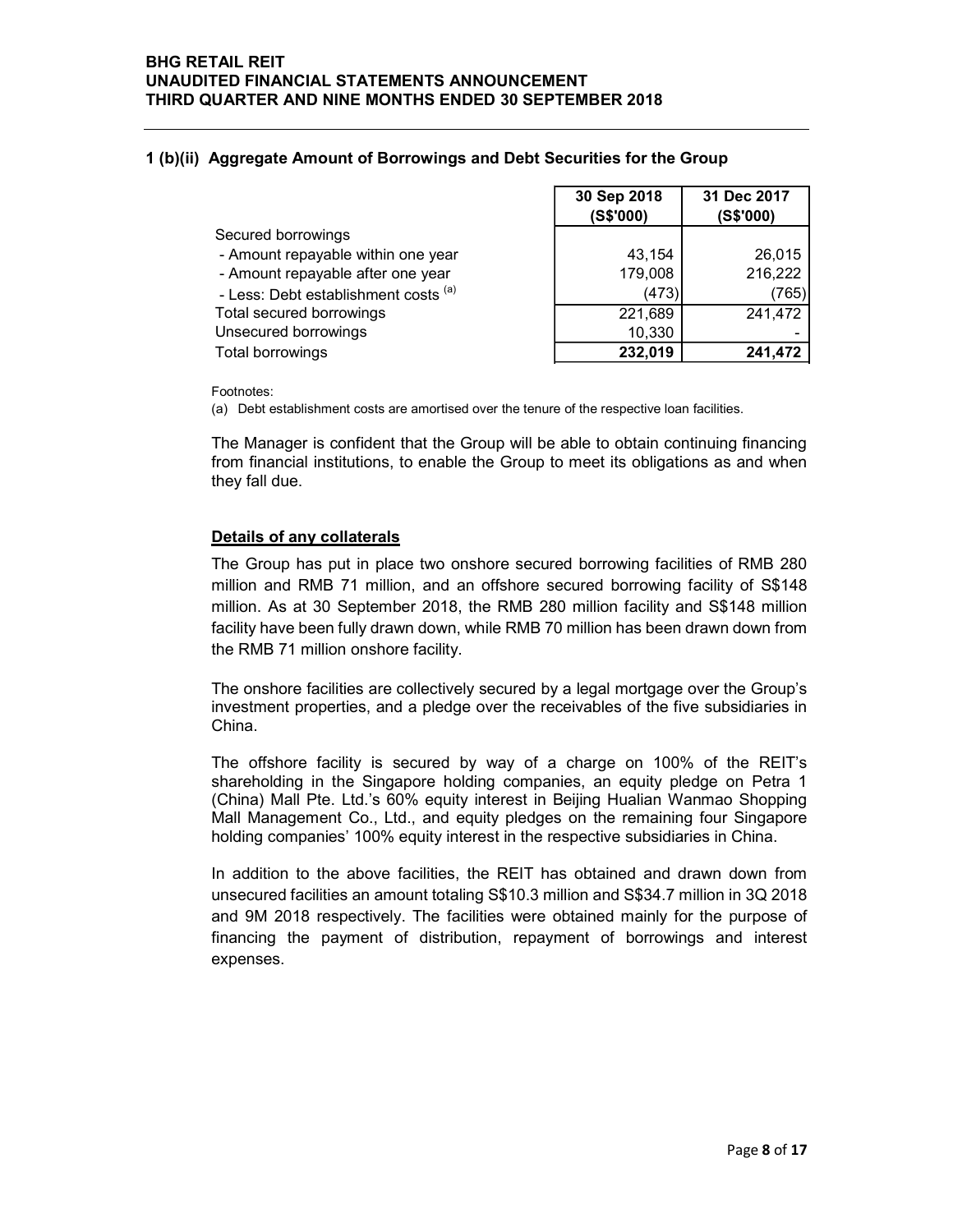# 1 (c) Consolidated Statement of Cash Flows

| <b>RETAIL REIT</b><br>DITED FINANCIAL STATEMENTS ANNOUNCEMENT<br><b>QUARTER AND NINE MONTHS ENDED 30 SEPTEMBER 2018</b> |              |                   |                  |                    |                    |
|-------------------------------------------------------------------------------------------------------------------------|--------------|-------------------|------------------|--------------------|--------------------|
|                                                                                                                         |              |                   |                  |                    |                    |
|                                                                                                                         |              |                   |                  |                    |                    |
|                                                                                                                         |              |                   |                  |                    |                    |
|                                                                                                                         |              |                   |                  |                    |                    |
|                                                                                                                         |              |                   |                  |                    |                    |
|                                                                                                                         |              |                   |                  |                    |                    |
|                                                                                                                         |              |                   |                  |                    |                    |
|                                                                                                                         |              |                   |                  |                    |                    |
|                                                                                                                         |              |                   |                  |                    |                    |
|                                                                                                                         |              |                   |                  |                    |                    |
|                                                                                                                         |              |                   |                  |                    |                    |
| <b>Consolidated Statement of Cash Flows</b>                                                                             |              |                   |                  |                    |                    |
|                                                                                                                         |              |                   |                  |                    |                    |
|                                                                                                                         |              |                   |                  |                    |                    |
|                                                                                                                         |              | 3Q 2018           | 3Q 2017          | 9M 2018            | 9M 2017            |
| <b>Operating activities</b>                                                                                             | <b>Notel</b> | (S\$'000)         | (S\$'000)        | (S\$'000)          | (S\$'000)          |
| Total return for the period                                                                                             |              | 6,661             | 6,430            | 20,529             | 18,895             |
| Adjustments for:                                                                                                        |              | 511               |                  |                    |                    |
| Manager's management fee payable in Units<br>Property management fees payable in Units                                  |              | 185               | 619<br>191       | 1,551<br>579       | 1,616<br>545       |
| Finance income                                                                                                          |              | (89)              | (150)            | (428)              | (397)              |
| Finance cost<br>Loss on disposal of plant and equipment                                                                 |              | 2,359             | 2,231            | 7,246              | 6,598<br>2         |
| Depreciation                                                                                                            |              | 31                | 32               | 97                 | 101                |
| Foreign exchange loss/(gain) - unrealized                                                                               |              | 147               | (25)             | 27                 |                    |
| Taxation                                                                                                                |              | 1,260             | 1,207            | 5,144              | 4,645              |
| Operating income before working capital changes<br>Changes in working capital:                                          |              | 11,065            | 10,535           | 34,746             | 32,006             |
| Trade and other receivables                                                                                             |              | (705)             | (1,939)          | (731)              | 4,253              |
| Trade and other payables                                                                                                |              | (4, 199)          | (2, 346)         | (5, 392)           | (6, 166)           |
| Cash generated from operating activities<br>Tax paid                                                                    |              | 6,161<br>(1,923)  | 6,250<br>(1,601) | 28,623<br>(5, 528) | 30,093<br>(4, 187) |
| Net cash from operating activities                                                                                      |              | 4,238             | 4,649            | 23,095             | 25,906             |
| <b>Investing activities</b>                                                                                             |              |                   |                  |                    |                    |
| Capital expenditure on investment properties                                                                            |              | (218)             | (1,848)          | (827)              | (2, 191)           |
| Purchase of plant and equipment<br>Interest received                                                                    |              | (8)<br>89         | (96)<br>150      | (87)<br>428        | (96)<br>397        |
| Net cash used in investing activities                                                                                   |              | (137)             | (1, 794)         | (486)              | (1,890)            |
| <b>Financing activities</b>                                                                                             |              |                   |                  |                    |                    |
| Distribution to unitholders                                                                                             |              | (10, 403)         | (9,953)          | (20, 379)          | (19,029)           |
| Decrease/(increase) in restricted cash                                                                                  |              | 3,744             | 245              | 13,812             | (11, 583)          |
| Interest paid<br>Proceeds from borrowings                                                                               | (1)          | (906)<br>10,324   | (699)<br>9,960   | (5, 468)<br>34,699 | (5,055)<br>21,260  |
| Repayment of borrowings                                                                                                 | (2)          | (12, 830)         | (10,000)         | (42, 240)          | (10, 613)          |
| Net cash used in financing activities                                                                                   |              | (10, 071)         | (10, 447)        | (19, 576)          | (25, 020)          |
| Net (decrease)/increase in cash and cash equivalents                                                                    |              | (5,970)           | (7, 592)         | 3,033              | (1,004)            |
| Cash and cash equivalents at beginning of the period                                                                    |              | 52,391            | 43,547           | 43,352             | 38,373             |
| Effect of exchange rate fluctuations on cash held                                                                       | (3)          | (1,667)<br>44,754 | 676              | (1,631)            | (738)              |
| Cash and cash equivalents at end of the period                                                                          |              |                   | 36,631           | 44,754             | 36,631             |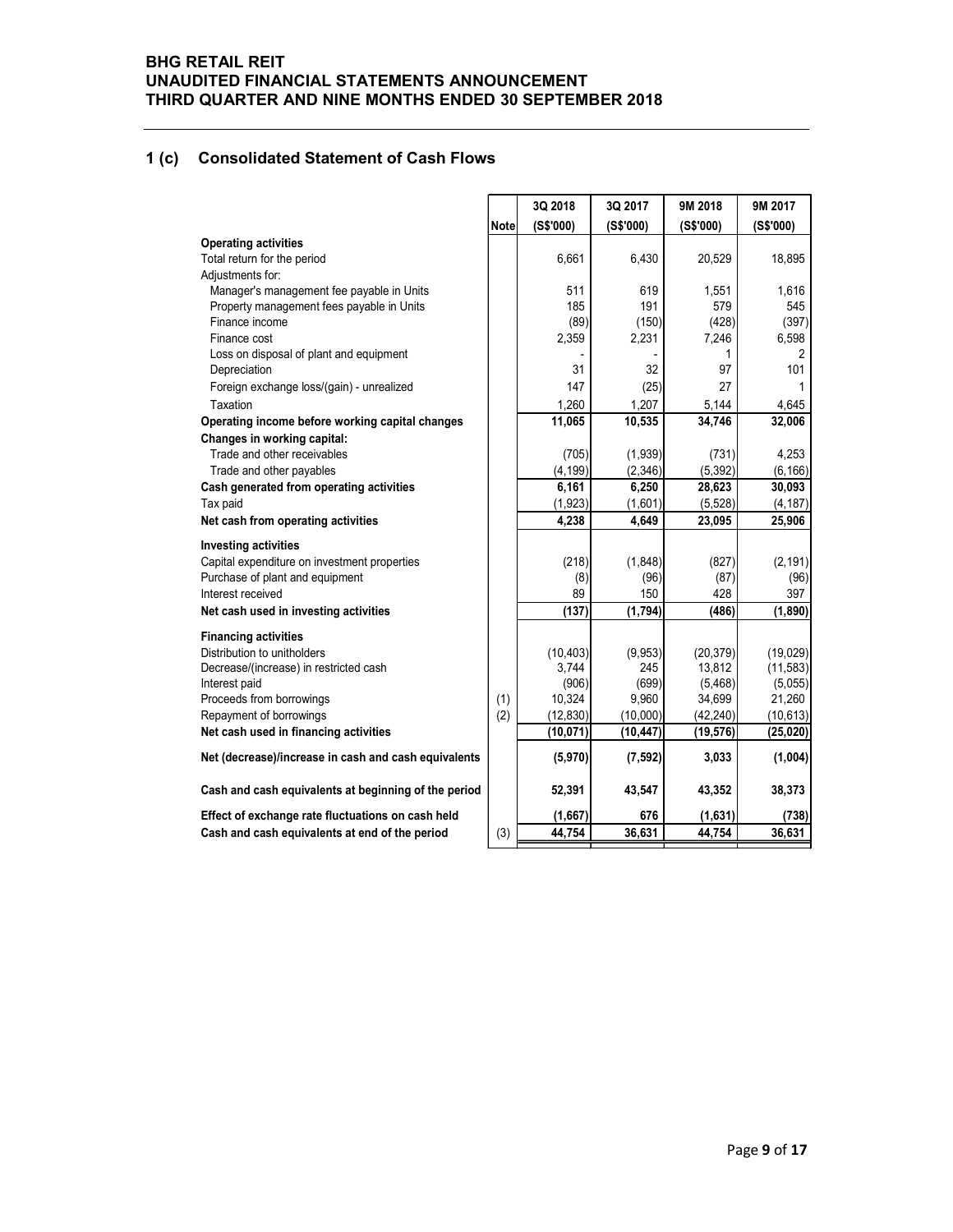#### Notes to Consolidated Statement of Cash Flows:

- (1) Proceeds from borrowings was S\$0.4 million and S\$13.4 million higher than 3Q 2017 and 9M 2017. The increases were mainly used to fund distribution, interest payments of borrowings and repayment of borrowings.
- (2) Repayment of borrowings were S\$2.8 million and S\$31.6 million higher than 3Q 2017 and 9M 2017 respectively, mainly due to repayment of the short-term facilities at the REIT level and early settlement of the partial onshore borrowings.
- (3) For purpose of the Consolidated Statement of Cash Flows, the cash and cash equivalents comprised the following:

| to Consolidated Statement of Cash Flows:                                                                                                                                                                                                           |                          |                          |
|----------------------------------------------------------------------------------------------------------------------------------------------------------------------------------------------------------------------------------------------------|--------------------------|--------------------------|
| Proceeds from borrowings was S\$0.4 million and S\$13.4 million higher than 3Q 2017<br>and 9M 2017. The increases were mainly used to fund distribution, interest payments of<br>porrowings and repayment of borrowings.                           |                          |                          |
|                                                                                                                                                                                                                                                    |                          |                          |
| Repayment of borrowings were S\$2.8 million and S\$31.6 million higher than 3Q 2017<br>and 9M 2017 respectively, mainly due to repayment of the short-term facilities at the<br>REIT level and early settlement of the partial onshore borrowings. |                          |                          |
| For purpose of the Consolidated Statement of Cash Flows, the cash and cash<br>equivalents comprised the following:                                                                                                                                 |                          |                          |
|                                                                                                                                                                                                                                                    | 30 Sep 2018<br>(S\$'000) | 30 Sep 2017<br>(S\$'000) |
| Bank and cash balances                                                                                                                                                                                                                             | 59,223                   | 61,510                   |
| Less: Restricted cash                                                                                                                                                                                                                              | (14,469)                 | (24, 879)                |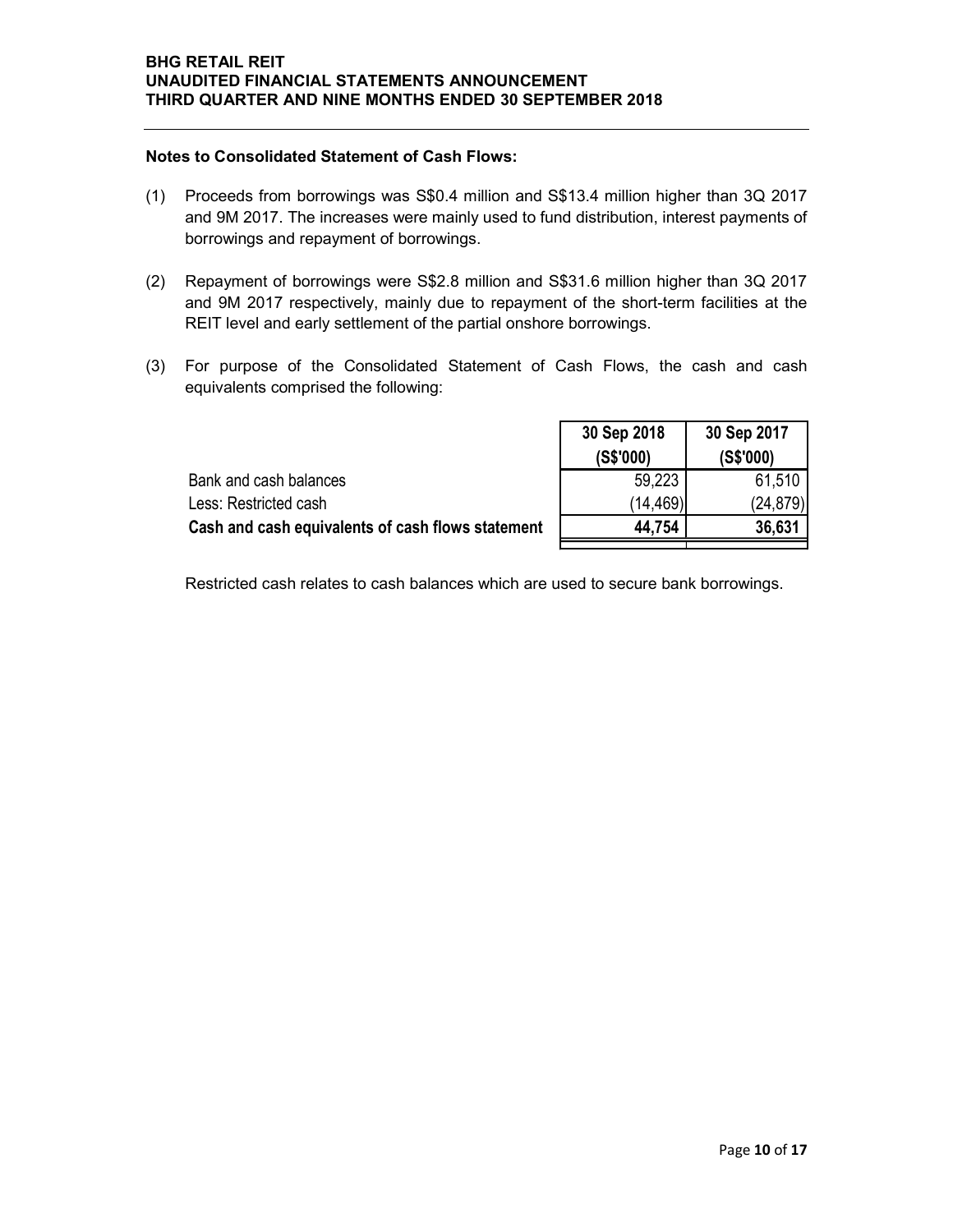#### 1 (d)(i) Statements of Changes in Unitholders' Funds

| <b>TAIL REIT</b><br>TED FINANCIAL STATEMENTS ANNOUNCEMENT                     |                      |                      |                      |                      |
|-------------------------------------------------------------------------------|----------------------|----------------------|----------------------|----------------------|
| <b>UARTER AND NINE MONTHS ENDED 30 SEPTEMBER 2018</b>                         |                      |                      |                      |                      |
|                                                                               |                      |                      |                      |                      |
| <b>Statements of Changes in Unitholders' Funds</b>                            |                      |                      |                      |                      |
|                                                                               |                      | Group                |                      |                      |
|                                                                               | 3Q 2018<br>(S\$'000) | 3Q 2017<br>(S\$'000) | 9M 2018<br>(S\$'000) | 9M 2017<br>(S\$'000) |
| Unitholders' funds as at beginning of the period                              | 419,489              | 413,661              | 416,454              | 421,177              |
| Change in Unitholders' funds resulting from<br>operations before distribution | 4,665                | 4,576                | 14,282               | 13,324               |
| Transfer to statutory reserve                                                 | (350)                | (323)                | (1, 120)             | (880)                |
| Net increase in net assets resulting from operations                          | 423,804              | 417,914              | 429,616              | 433,621              |
| Unitholders' transactions<br><b>Issue of new Units</b>                        |                      |                      |                      |                      |
| - Manager's management fee paid/payable in Units                              | 511                  | 619                  | 1,551                | 1,616                |
| - Property management fees paid/payable in Units                              | 185                  | 191                  | 579                  | 545                  |
| Distribution to Unitholders                                                   | (10, 403)            | (9,953)              | (20, 379)            | (19,029)             |
| Net decrease in net assets resulting from<br>Unitholders' transactions        | (9,707)              | (9, 143)             | (18, 249)            | (16, 868)            |
| Movement in foreign currency translation reserve                              | (20, 290)            | 3,470                | (18, 330)            | (5,069)              |
| Movement in statutory reserve                                                 | 350                  | 323                  | 1,120                | 880                  |
| Total Unitholders' funds as at end of the period                              | 394,157              | 412,564              | 394,157              | 412,564              |
|                                                                               |                      |                      |                      |                      |
|                                                                               |                      | <b>REIT</b>          |                      |                      |
|                                                                               | 3Q 2018<br>(S\$'000) | 3Q 2017<br>(S\$'000) | 9M 2018<br>(S\$'000) | 9M 2017<br>(S\$'000) |
| Unitholders' funds as at beginning of the period                              | 339,352              | 356,323              | 352,040              | 367,784              |
| Change in Unitholders' funds resulting from<br>operations before distribution | 6,798                | 6,182                | 2,652                | 2,446                |
| Net increase in net assets resulting from operations                          | 346,150              | 362,505              | 354,692              | 370,230              |
| <b>Unitholders' transactions</b><br>Issue of new Units                        |                      |                      |                      |                      |
| - Manager's management fee paid/payable in Units                              | 511                  | 619                  | 1,551                | 1,616                |
| - Property management fees paid/payable in Units                              | 185                  | 191                  | 579                  | 545                  |
| Distribution to Unitholders                                                   | (10, 403)            | (9.953)              | (20.379)             | (19.029)             |

| Property management fees paid/payable in Units                                | 185       | 191         | 579       | 545       |
|-------------------------------------------------------------------------------|-----------|-------------|-----------|-----------|
| Distribution to Unitholders                                                   | (10, 403) | (9,953)     | (20, 379) | (19,029)  |
| Net decrease in net assets resulting from<br><b>Unitholders' transactions</b> | (9,707)   | (9, 143)    | (18, 249) | (16, 868) |
| Movement in foreign currency translation reserve                              | (20, 290) | 3,470       | (18, 330) | (5,069)   |
| Movement in statutory reserve                                                 | 350       | 323         | 1,120     | 880       |
| Total Unitholders' funds as at end of the period                              | 394,157   | 412,564     | 394,157   | 412,564   |
|                                                                               |           |             |           |           |
|                                                                               |           | <b>REIT</b> |           |           |
|                                                                               | 3Q 2018   | 3Q 2017     | 9M 2018   | 9M 2017   |
|                                                                               | (S\$'000) | (S\$'000)   | (S\$'000) | (S\$'000) |
| Unitholders' funds as at beginning of the period                              | 339,352   | 356,323     | 352,040   | 367,784   |
| Change in Unitholders' funds resulting from<br>operations before distribution | 6,798     | 6,182       | 2,652     | 2,446     |
| Net increase in net assets resulting from operations                          | 346,150   | 362,505     | 354,692   | 370,230   |
| <b>Unitholders' transactions</b><br><b>Issue of new Units</b>                 |           |             |           |           |
| - Manager's management fee paid/payable in Units                              | 511       | 619         | 1,551     | 1,616     |
| - Property management fees paid/payable in Units                              | 185       | 191         | 579       | 545       |
| Distribution to Unitholders                                                   | (10, 403) | (9,953)     | (20, 379) | (19,029)  |
| Net decrease in net assets resulting from<br>Unitholders' transactions        | (9,707)   | (9, 143)    | (18, 249) | (16, 868) |
| Total Unitholders' funds as at end of the period                              | 336,443   | 353,362     | 336,443   | 353,362   |

# Unitholders' funds as at beginning of the period<br>Change in Unitholders' funds resulting from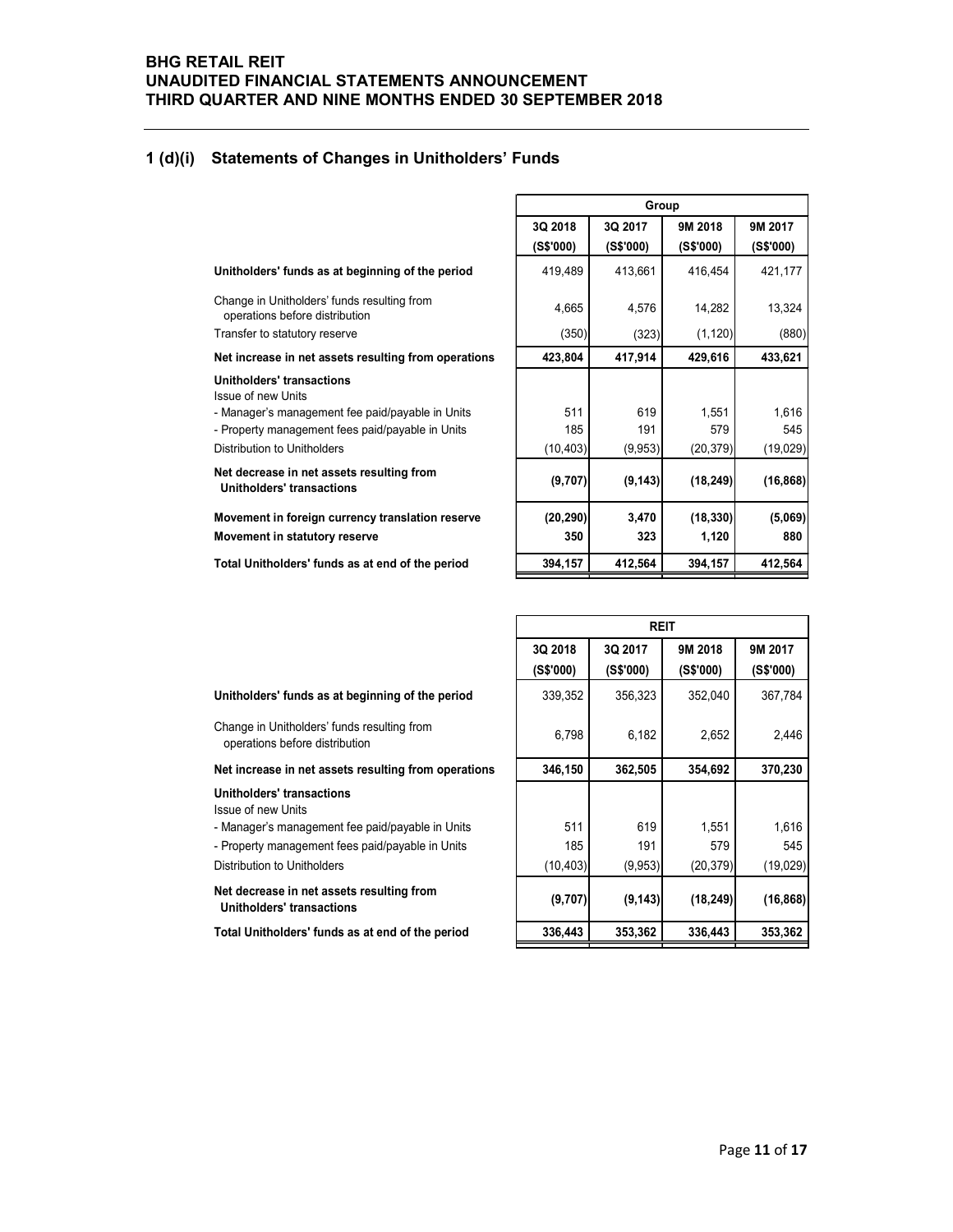# 1 (d)(ii) Details of Any Changes in Units

| <b>AIL REIT</b>                                                                                                      |                |                |                |                |
|----------------------------------------------------------------------------------------------------------------------|----------------|----------------|----------------|----------------|
|                                                                                                                      |                |                |                |                |
|                                                                                                                      |                |                |                |                |
|                                                                                                                      |                |                |                |                |
|                                                                                                                      |                |                |                |                |
|                                                                                                                      |                |                |                |                |
|                                                                                                                      |                |                |                |                |
|                                                                                                                      |                |                |                |                |
|                                                                                                                      |                |                |                |                |
| <b>ED FINANCIAL STATEMENTS ANNOUNCEMENT</b><br><b>UARTER AND NINE MONTHS ENDED 30 SEPTEMBER 2018</b>                 |                |                |                |                |
|                                                                                                                      |                |                |                |                |
|                                                                                                                      |                |                |                |                |
| Details of Any Changes in Units                                                                                      |                |                |                |                |
|                                                                                                                      |                |                |                |                |
|                                                                                                                      | 3Q 2018        | 3Q 2017        | 9M 2018        | 9M 2017        |
| REIT                                                                                                                 | (000)          | (000)          | (000)          | (000)          |
| Units in issue:                                                                                                      |                |                |                |                |
| As at beginning of period                                                                                            | 501,870        | 497,849        | 499,737        | 495,560        |
| Issue of new units relating to:                                                                                      |                |                |                |                |
| - Manager's management base fee payable in Units                                                                     | 710            | 680            | 2,330          | 2,450          |
| - Property manager's fee payable in Units                                                                            | 271<br>502,851 | 251<br>498,780 | 784<br>502,851 | 770<br>498,780 |
|                                                                                                                      |                |                |                |                |
| Issued units as at end of period                                                                                     |                |                |                |                |
| Units to be issued:                                                                                                  |                |                |                | 699            |
| Manager's management base fee payable in Units                                                                       | 727            | 699            | 727            |                |
| Manager's management performance fee payable in Units                                                                |                | 141            |                | 141            |
| Property manager's fee payable in Units                                                                              | 264            | 259            | 264            | 259            |
| To be issued units as at end of period                                                                               | 991            | 1,099          | 991            | 1,099          |
|                                                                                                                      | 503,842        | 499,879        | 503,842        | 499,879        |
|                                                                                                                      |                |                |                |                |
| Total issued and issuable units as at end of period                                                                  |                |                |                |                |
| There were no convertibles, treasury units and subsidiary holdings as at 30<br>September 2018 and 30 September 2017. |                |                |                |                |

1(d)(iii) To show the total number of issued units excluding treasury units as at the end of the current financial period, and as at the end of the immediately preceding year

Total number of issued units as at 30 September 2018 and 31 December 2017 were 502,851,000 and 499,737,000 respectively.

1(d)(iv) A statement showing all sales, transfers, cancellation and/or use of treasury units and subsidiary holdings as at the end of the current financial period reported on

Not applicable.

2 Whether the figures have been audited or reviewed, and in accordance with which auditing standard or practice

The figures have not been audited or reviewed by our auditors.

3 Where the figures have been audited or reviewed, the auditors' report (including any qualifications or emphasis of matter)

Not applicable.

4 Whether the same accounting policies and methods of computation as in the issuer's most recently audited annual financial statements have been applied

 Except as disclosed in paragraph 5 below, the accounting policies and methods of computation adopted in the preparation of the financial statements for the current report period are consistent with those stated in the audited financial statements for the financial year ended 31 December 2017.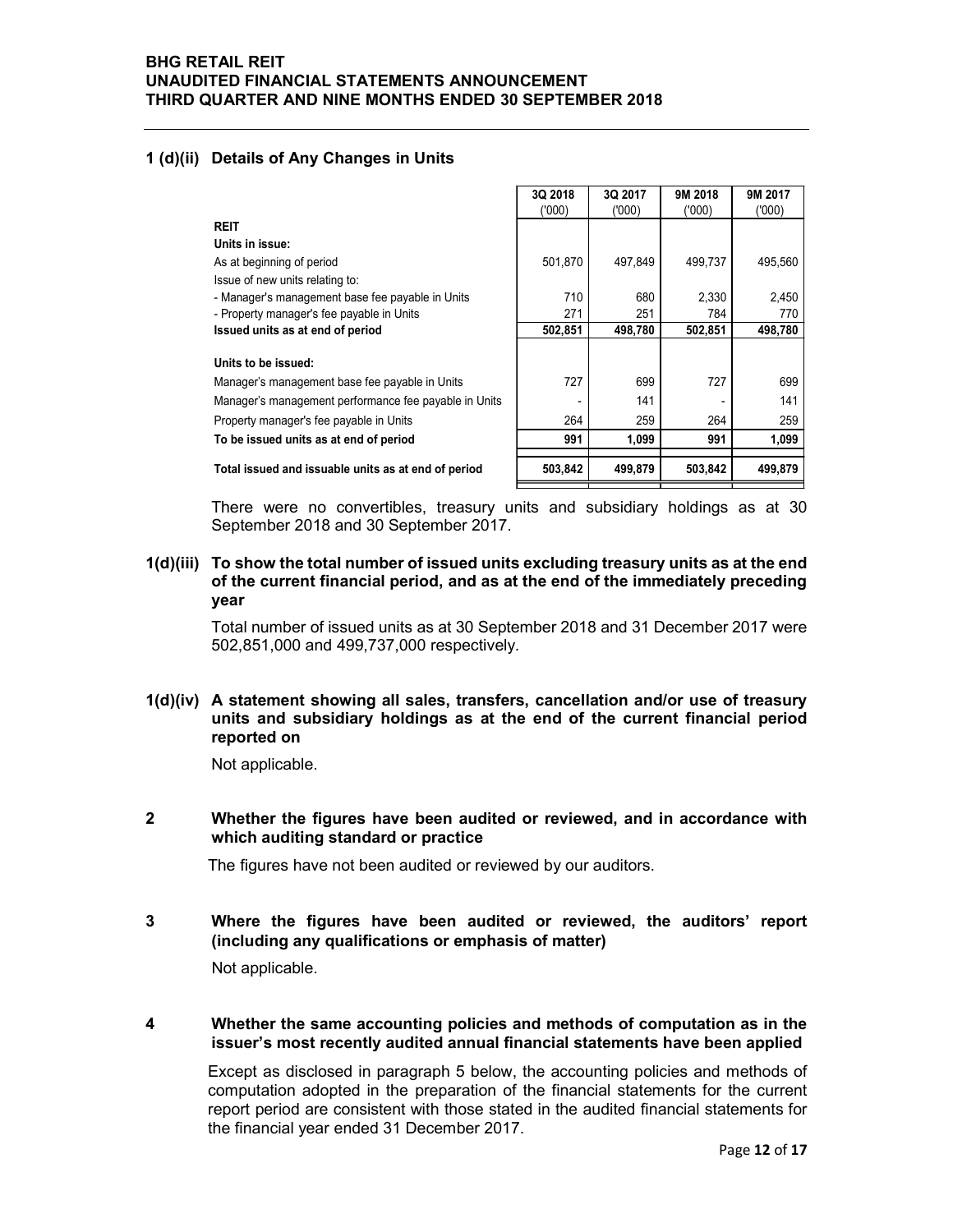#### 5 If there are any changes in the accounting policies and methods of computation, including any required by an accounting standard, what has changed, as well as the reasons for, and the effect of, the change

# 6 Earnings per Unit and Distribution per Unit

| :TAIL REIT<br>ITED FINANCIAL STATEMENTS ANNOUNCEMENT<br>QUARTER AND NINE MONTHS ENDED 30 SEPTEMBER 2018 |                                                                                                                                                                                                                                                                                                                                             |                    |                    |                    |                    |  |  |
|---------------------------------------------------------------------------------------------------------|---------------------------------------------------------------------------------------------------------------------------------------------------------------------------------------------------------------------------------------------------------------------------------------------------------------------------------------------|--------------------|--------------------|--------------------|--------------------|--|--|
|                                                                                                         | If there are any changes in the accounting policies and methods of computation,<br>including any required by an accounting standard, what has changed, as well<br>as the reasons for, and the effect of, the change                                                                                                                         |                    |                    |                    |                    |  |  |
|                                                                                                         | The Group adopted a number of new standards, amendments to standards and<br>interpretations that are effective for annual periods beginning on or after 1 January<br>2018. The adoption of new standards, amendments to standards and interpretations<br>did not result in any significant impact on the financial statements of the Group. |                    |                    |                    |                    |  |  |
|                                                                                                         | Earnings per Unit and Distribution per Unit                                                                                                                                                                                                                                                                                                 |                    |                    |                    |                    |  |  |
|                                                                                                         |                                                                                                                                                                                                                                                                                                                                             | 3Q 2018            | 3Q 2017            | 9M 2018            | 9M 2017            |  |  |
| Basic<br>Diluted                                                                                        | Weighted average number of units ('000)                                                                                                                                                                                                                                                                                                     | 502,862<br>503,842 | 498,789<br>499,737 | 501,903<br>503,842 | 497,853<br>499,737 |  |  |
| Basic<br>Diluted                                                                                        | Earnings per unit ("EPU") <sup>(a)</sup> (cents)                                                                                                                                                                                                                                                                                            | 0.93<br>0.93       | 0.92<br>0.92       | 2.85<br>2.83       | 2.68<br>2.67       |  |  |
|                                                                                                         | Number of Units entitled to distribution ('000)<br>Distribution per unit ("DPU") <sup>(b)</sup> (cents)                                                                                                                                                                                                                                     | 380,661<br>1.33    | 364,379<br>1.41    | 380,661<br>4.08    | 364,379<br>4.15    |  |  |
| Footnotes:                                                                                              |                                                                                                                                                                                                                                                                                                                                             |                    |                    |                    |                    |  |  |
| (a)<br>(b)                                                                                              | EPU is calculated based on total return after taxation and non-controlling interests.<br>The reduction in Distribution per Unit is due to the increase of Units entitled to distribution as a<br>result of the reduction of Distribution Waiver as well as the payment of management fees in Units,<br>in lieu of cash.                     |                    |                    |                    |                    |  |  |
|                                                                                                         | Net Asset Value ("NAV") per Unit                                                                                                                                                                                                                                                                                                            |                    |                    |                    |                    |  |  |
|                                                                                                         |                                                                                                                                                                                                                                                                                                                                             | Group              |                    | <b>REIT</b>        |                    |  |  |
|                                                                                                         |                                                                                                                                                                                                                                                                                                                                             | 30 Sep 2018        | 31 Dec 2017        | 30 Sep 2018        | 31 Dec 2017        |  |  |
|                                                                                                         | Number of Units in issue and to be issued at<br>end of period ('000)                                                                                                                                                                                                                                                                        | 503,842            | 500,934            | 503,842            | 500,934            |  |  |
|                                                                                                         | Net asset value per Unit (S\$) (a)                                                                                                                                                                                                                                                                                                          | 0.78               | 0.83               | 0.67               | 0.70               |  |  |

#### Footnotes:

- (a) EPU is calculated based on total return after taxation and non-controlling interests.
- (b) The reduction in Distribution per Unit is due to the increase of Units entitled to distribution as a result of the reduction of Distribution Waiver as well as the payment of management fees in Units, in lieu of cash.

#### 7 Net Asset Value ("NAV") per Unit

|                                                                                                               |                 | Group           | <b>REIT</b>     |                 |
|---------------------------------------------------------------------------------------------------------------|-----------------|-----------------|-----------------|-----------------|
|                                                                                                               | 30 Sep 2018     | 31 Dec 2017     | 30 Sep 2018     | 31 Dec 2017     |
| Number of Units in issue and to be issued at<br>end of period ('000)<br>Net asset value per Unit $(S$)^{(a)}$ | 503,842<br>0.78 | 500,934<br>0.83 | 503,842<br>0.67 | 500,934<br>0.70 |

#### Footnote:

(a) The NAV per unit is computed based on the Units in issue and to be issued of 503,842,000 and 500,934,000 as at 30 September 2018 and 31 December 2017, respectively.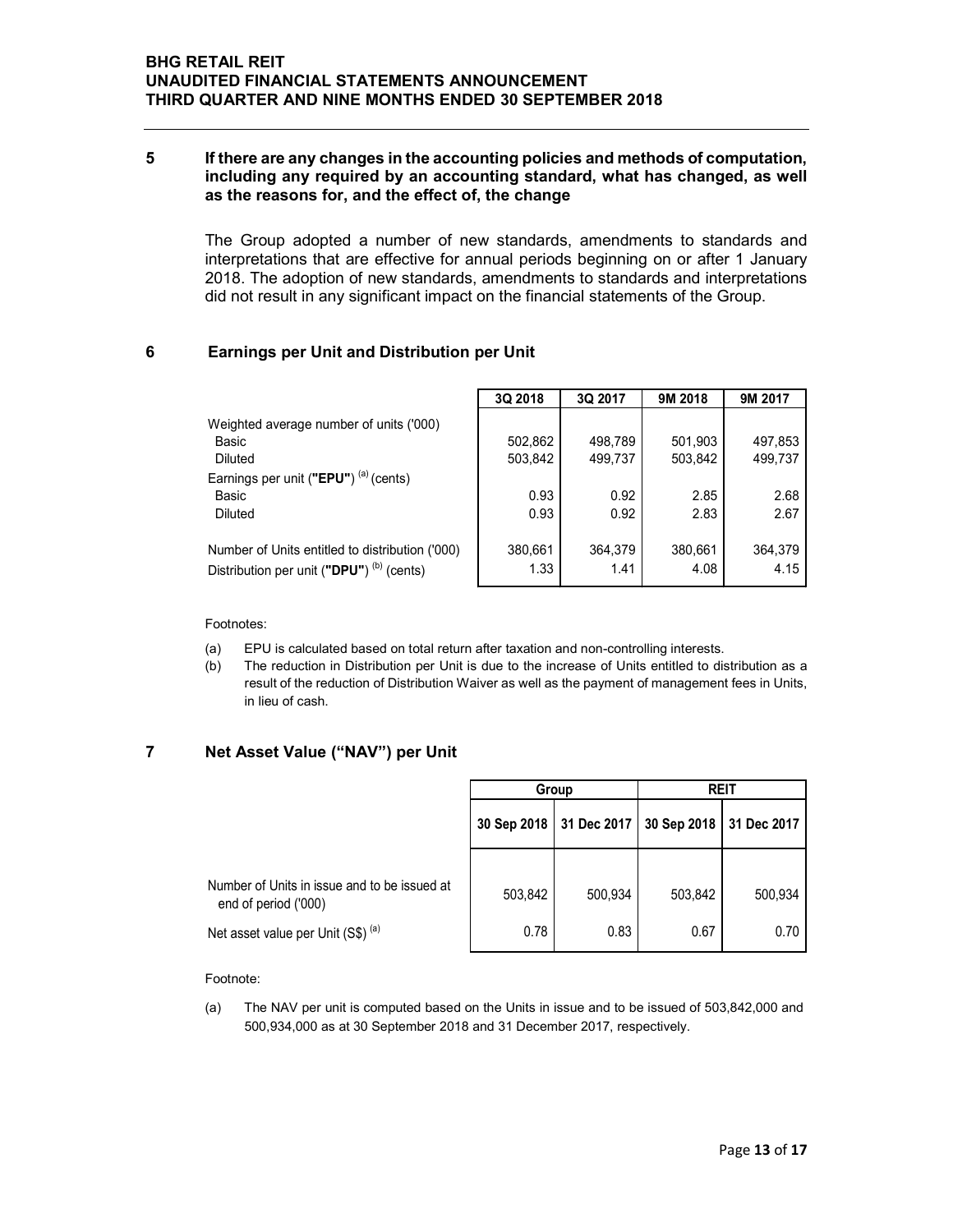#### 8 Review of the Performance

Gross revenue in 3Q 2018 and 9M 2018 was S\$0.8 million (5.1%) and S\$4.7 million (9.7%) higher than in 3Q 2017 and 9M 2017 respectively. This was mainly due to strong rental reversion and higher occupancy rates.

Property Operating Expenses in 3Q 2018 was S\$0.5 million (8.0%) higher than 3Q 2017. Property Operating Expenses in 9M 2018 was S\$1.9 million (12.2%) higher than 9M 2017. These were mainly due to higher property tax and property management fees (as a result of higher revenue and higher net property income), as well as staff and marketing-related expenses in both 3Q 2018 and 9M 2018. Despite the higher operating expenses, net property income was S\$0.4 million (3.5%) and S\$2.7 million (8.5%) higher than 3Q 2017 and 9M 2017, respectively. This was due mainly to the increase in rental revenue.

Finance cost was S\$0.1 million (5.7%) and S\$0.6 million (9.8%) higher than 3Q 2017 and 9M 2017 respectively.

Taxation comprised income tax and deferred tax. Higher income tax in 3Q 2018 and 9M 2018 as compared to 3Q 2017 and 9M 2017 is due to higher operating income earned during the period.

In 3Q 2018 and 9M 2018, we recognised a net write back of deferred tax liabilities of S\$0.5 million and S\$0.2 million respectively, arising from an over-provision of withholding tax in prior year, where provision for withholding tax were made based on 10% of net profits earned in the subsidiaries. With the lower withholding tax actually paid upon the repatriation of dividends from the REIT's subsidiaries, the over provision of deferred tax liabilities was written back. Deferred tax is provided based on the actual withholding tax rate that was applied on the recent dividend repatriation, which is lower than the estimated rate adopted in the preceding year.

#### 9. Variance from previous forecast or prospect statement

The Group has not disclosed any forecast to the market.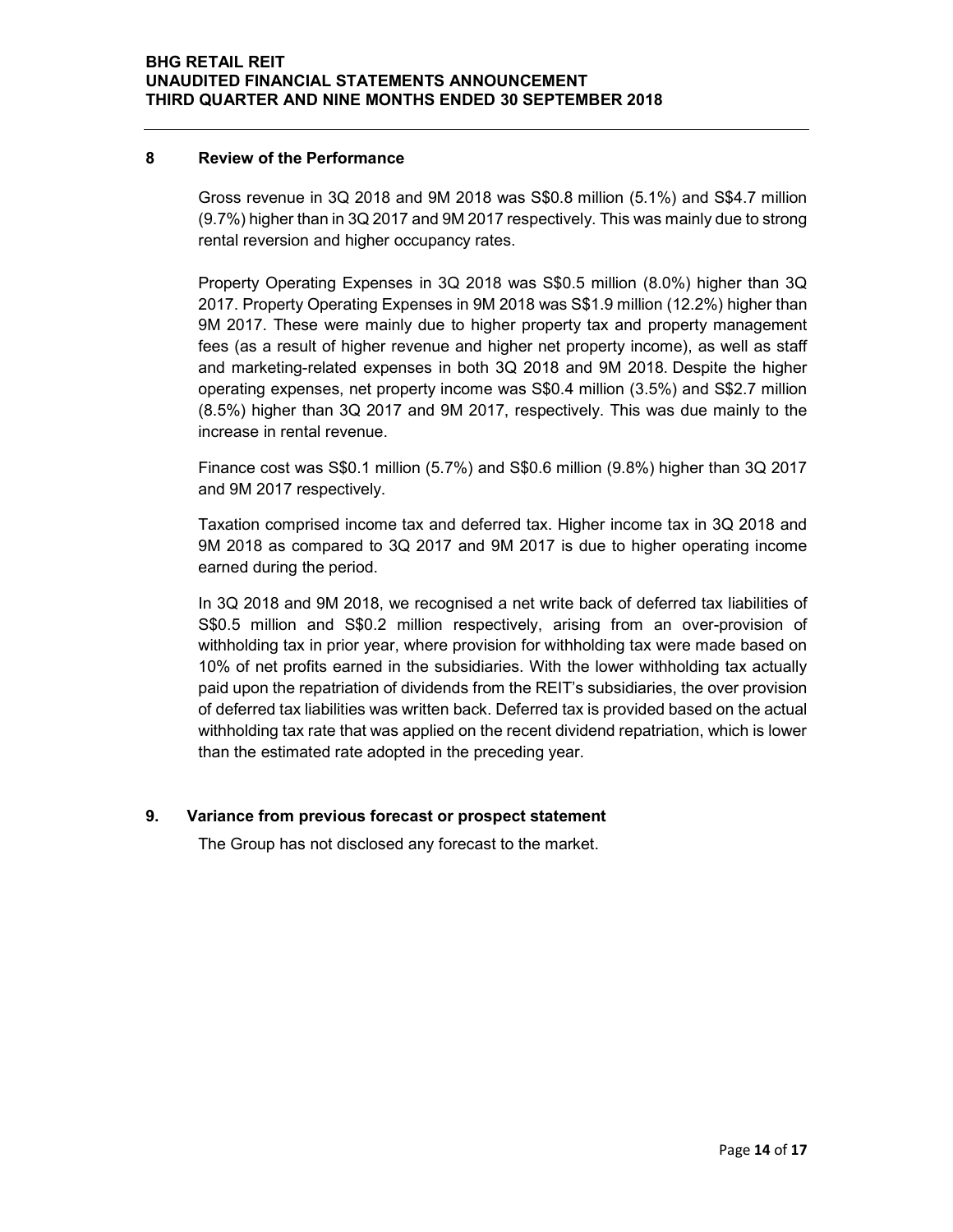#### 10 Commentary on the competitive conditions of the industry in which the Group operates and any known factors or events that may affect the Group in the next reporting period and the next 12 months

China's economy remained broadly stable amidst ongoing economic structural reforms and headwinds from international trade environment. Gross domestic product ("GDP") growth for 3Q 2018 and 9M 2018 was 6.5% and 6.7% year-on-year respectively. The year-to-date economic growth remains in line with the government's target of around 6.5% for the full year 2018. (Source: National Bureau of Statistics of China)

Retail sales of consumer goods rose 9.3% year-on-year to RMB 27.4 trillion in 3Q 2018. According to CBRE, international fashion brands, domestic middle range apparel brands, and cafes and restaurants continued to aggressively expand. Demand for bricks-and-mortar retail space continues to recover, backed by a range of drivers including growing investment from venture capital, the expansion of domestic apparel brands and strong demand from retailers for experience-based stores. (Source: National Bureau of Statistics of China and CBRE Market View)

Disposable income and expenditure per capita of urban residents increased 7.9% and 6.5% year-on-year respectively in 9M 2018. Consumption expenditure accounted for 78.0% of China's economic growth in 9M 2018. (Source: National Bureau of Statistics of China)

Looking ahead, BHG Retail REIT's portfolio of community-focused retail properties in prudently selected high growth cities and high population density precincts, is expected to remain resilient and stable. The newly proposed acquisition of Hefei Changjiangxilu Mall is expected to provide impetus to the REIT's growth in the years ahead. Against the backdrop of China's steadily rising residents' income and domestic spending, the Manager will continue to seek opportunities to create value and deliver long-term sustainable returns to our unitholders.

#### 11 Distribution

#### (a) Current financial period

Any distribution declared for the current financial period? No.

#### (b) Corresponding period of the immediately preceding financial year

Any distribution declared for the corresponding period of the immediate preceding financial period? No.

- (c) Date payable: Not Applicable.
- (d) Book closure date: Not Applicable.

#### 12 If no distribution has been declared / recommended, a statement to that effect.

No interim distribution has been declared or recommended in the current financial period.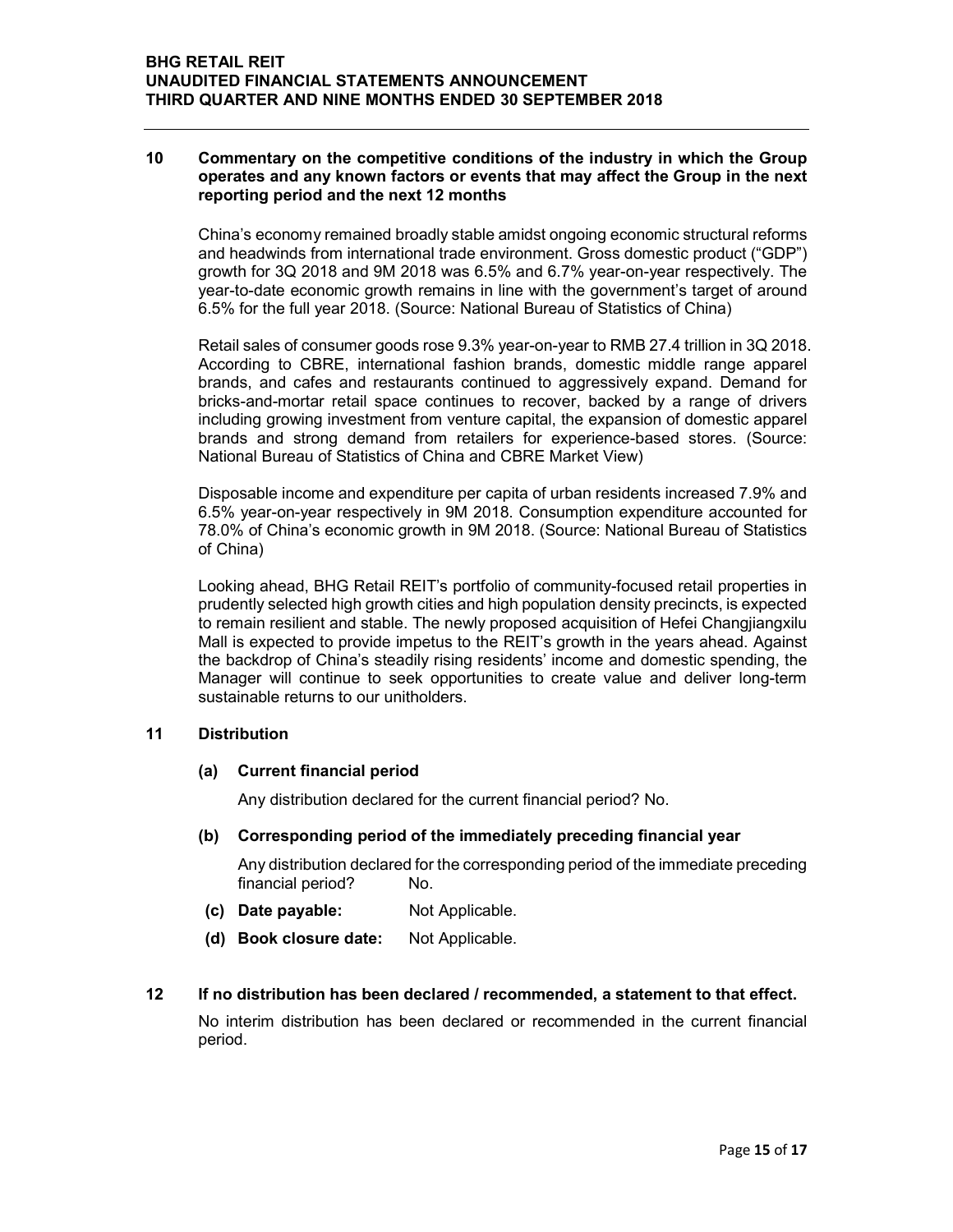13 If the Group has obtained a general mandate from Unitholders for interested person transactions ("IPT"), the aggregate value of such transactions are required under Rule 920(1)(a)(ii). If no IPT mandate has been obtained, a statement to that effect.

The Group has not obtained a general mandate from Unitholders for IPT.

#### 14 Confirmation pursuant to Rule 720(1) of the Listing Manual

The Manager confirms that it has procured undertakings from all Directors and Executive Officers (in the format set out in Appendix 7.7) pursuant to Rule 720(1) of the Listing Manual.

#### 15 Confirmation pursuant to Rule 705(5) of the Listing Manual

To the best of our knowledge, nothing has come to the attention of the Board of Directors of the Manager which may render the unaudited interim financial results of the Group and the REIT (comprising the statement of financial position as at 30 September 2018, statement of total return and distribution statement, statement of cash flow and statement of movements in Unitholders' funds for the quarter ended on that date), together with their accompanying notes, to be false or misleading, in any material respect.

On behalf of the Board of the Manager

Francis Siu Wai Keung Chairman

Ben Yeo Chee Seong **Director**